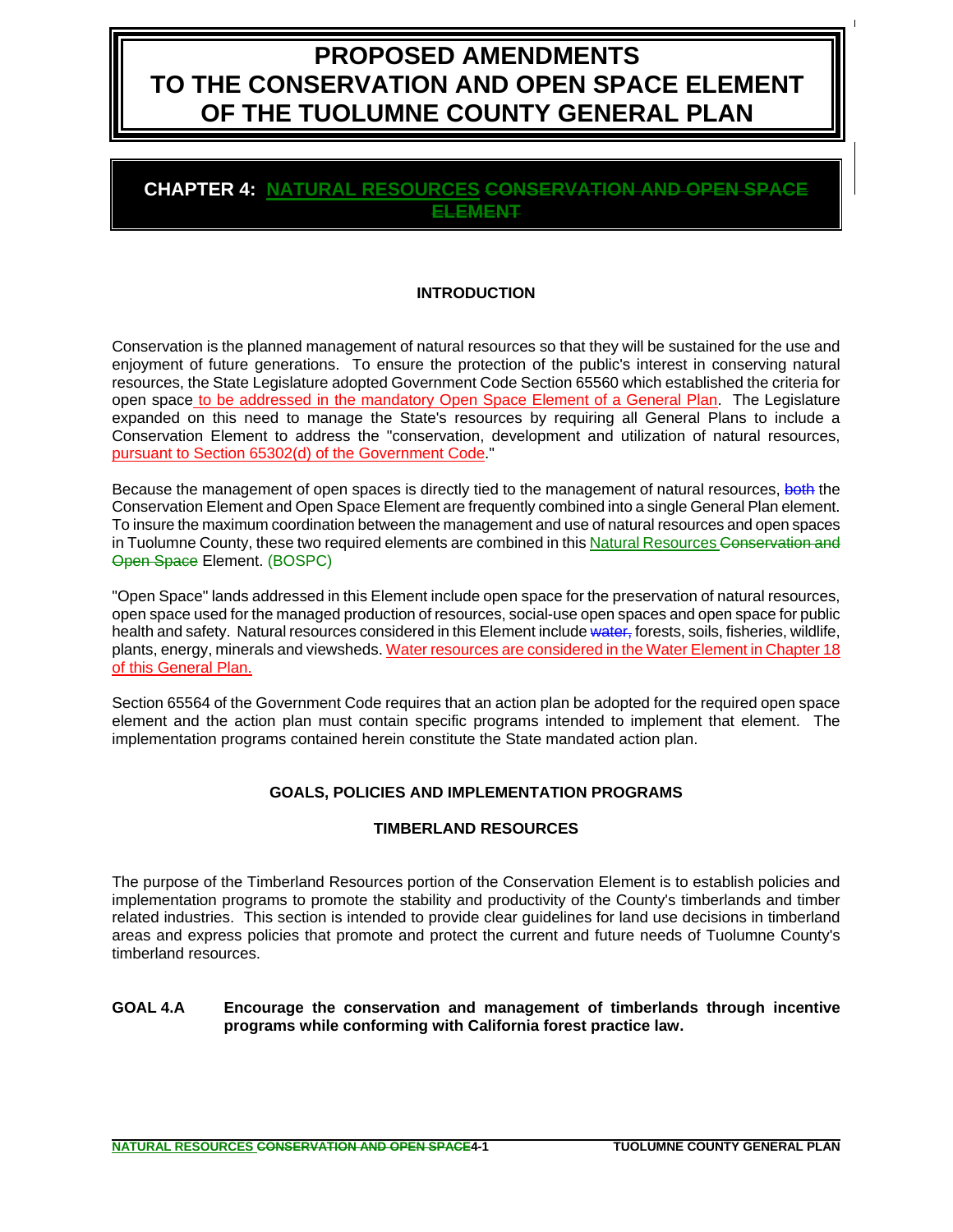#### **Policies**

- 4.A.1 Encourage retention of existing, and management of new timberlands by continuing to provide tax incentives to timberland owners, such as Timberland Production (TPZ) zoning or Williamson Act land conservation contracts, or other State or Federal incentive programs that may be offered to conserve timberlands.
- 4.A.2 **Encourage owners of timberlands which do not qualify for property tax incentives<del>, such as</del>** Timberland Production (TPZ) zoning, to continue timber production through such incentives as recognition programs, or other local, State or Federal incentive programs that may become available.

#### **Implementation Programs**

4.A.a Provide Tax Incentives for Timberland Conservation

Continue to provide tax incentives for the conservation of timberlands, such as Timberland Production (TPZ) zoning<del>, Williamson Act land conservation contracts</del> and other State or Federal incentive programs that may be offered for timberland conservation.

#### **GOAL 4.B Minimize the potential for conflicts between timberland and non-timber related uses.**

#### **Policies**

- 4.B.1 Discourage the development of incompatible land uses on lands adjacent to commercial timberlands.
- 4.B.2 Provide a mechanism to disclose the existence of, or potential for, timber related land uses to the buyers of land adjacent to timberlands.

#### **Implementation Programs**

4.B.a Reduce Conflicts Between Timber Activities and Non-timber Related Uses

Reduce potential conflicts between timber management activities and non-timber related land uses by encouraging the development of new non-timberland uses on land adjacent to commercial timberlands be sited away from common boundaries with the timberlands. Allow flexibility in development regulations so that the overall density of the proposed development project can be concentrated in the portion of the parcel away from the timberland boundary.

4.B.b Discourage Incompatible Land Uses on Lands Adjacent to Timberlands

Encourage the siting of proposed new urban residential development (HDR, MDR, LDR and MU land use designations) on land that is not adjacent to commercial timberlands.

4.B.c **Clarify Maintain Right to Farm Ordinance Relative to Timber Management** 

Clarify Maintain Chapter 5.20 of the Tuolumne County Ordinance Code, the Right to Farm Ordinance, so that it clearly includes timber management and harvesting activities within protected agricultural uses, in order to protect these timber activities, as well as the growing of timber.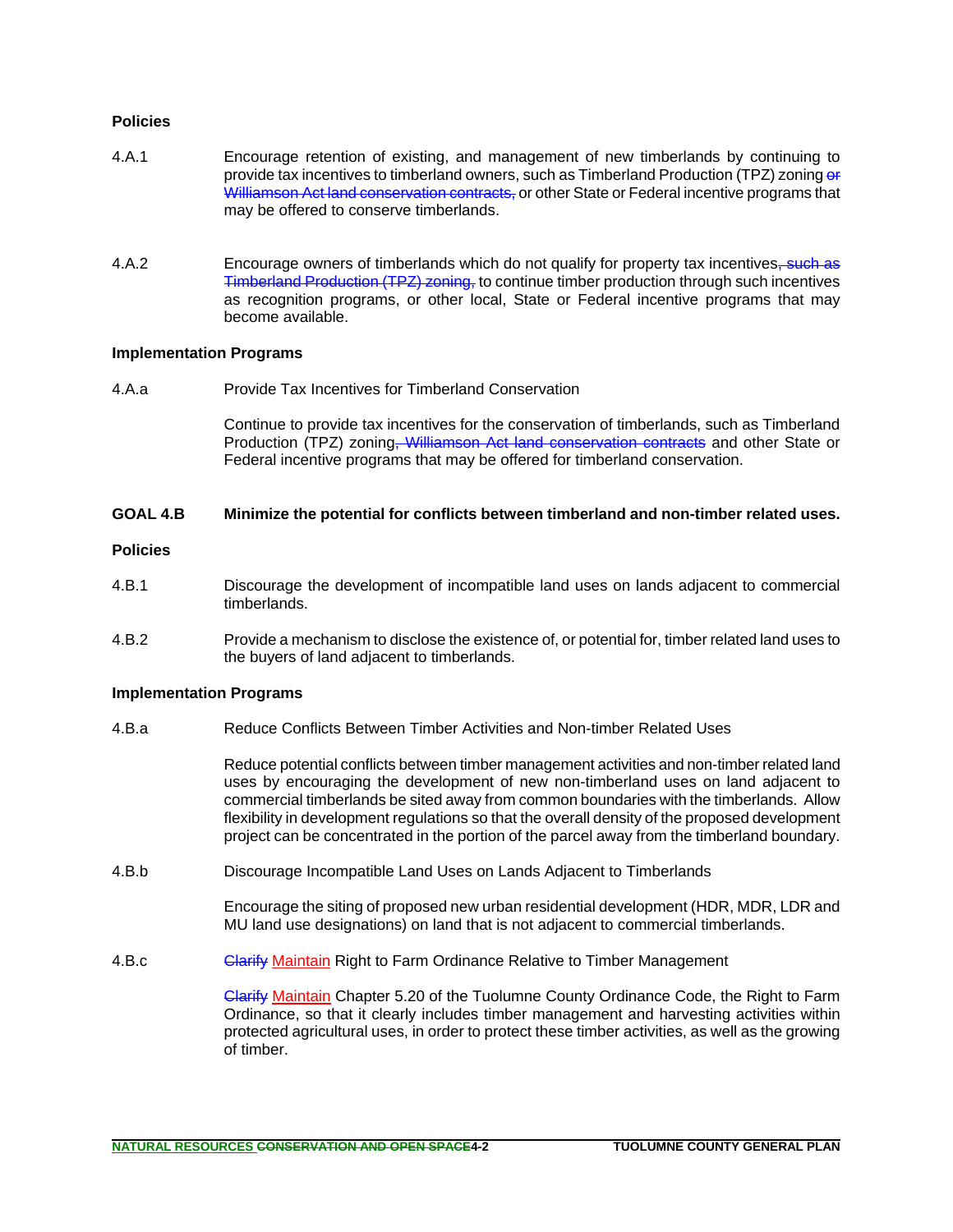- 1. **Include Maintain** the "management and harvesting of timber" as an agricultural use in Section 5.20.030 of this ordinance to prohibit an existing timber management activity from being declared a nuisance when land uses in the surrounding areas change and a conflict arises, and
- 2. **Include Maintain the "management and harvesting of timber" as an agricultural use in** Section 5.20.040 of this ordinance to require a notice to purchasers of real property filing any grant deed or land sale contract with the County Recorder that discloses the potential for timber management activities in their area, and that normal timber practices may involve operations that inconvenience local residents or generate dust, smoke, noise, lawful and proper use of chemical pesticides and herbicides, and truck traffic, and that adjacent landowners should be prepared to accept such inconveniences or discomforts as a normal and necessary aspect of living in Tuolumne County which has a strong rural character and a healthy timber sector.
- 3. Clarify Maintain the grievance procedures in that Chapter 5.20 of the Tuolumne County Ordinance Code also applies to timber harvesting and management activities for the grievance procedures outlined in the ordinance and heard by the Agricultural Advisory Committee to resolve disputes concerning timber operations.

#### **GOAL 4.C Encourage well planned timber related uses in commercial timberland areas.**

#### **Policies**

- 4.C.1 Encourage local timber production by expanding the considering the expansion of permitted uses in the Timberland Production Zone (TPZ) district and other zoning districts which permit timber operations to include facilities which are integrally related to the growing, harvesting and processing of forest products.
- 4.C.2 Support the timber industry by considering the expansion of conditionally permitted uses in the Timberland Production (TPZ) zoning district and agricultural zoning districts compatible with Williamson Act land conservation contracts to include timber support services or timber compatible uses.

#### **Implementation Programs**

4.C.a Amend Land Use Regulations to Expand Permitted Timber Related Uses

Amend Title 17 of the Tuolumne County Ordinance Code, the Uniform Zoning Ordinance, and the County's Williamson Act regulations to add logging roads, log landings and log storage areas, parking areas, turn-arounds and fire safety clearance areas to the list of permitted uses and facilities which are integrally related to the growing, harvesting and processing of forest products on land under Williamson Act land conservation contracts and add parking areas, turn-arounds and fire safety clearance areas as permitted in the Timberland Production (TPZ) zoning district. Consider expanding the permitted uses in the Timberland Production (TPZ) zoning district and agricultural zoning districts to include facilities which are integrally related to the growing, harvesting and processing of forest products.

4.C.b Expand Timber Related Conditional Uses in Zoning Ordinance and Williamson Act Regulations.

> Consider expanding the conditionally permitted uses in the Timberland Production (TPZ) zoning district, and agricultural zoning districts compatible with Williamson Act land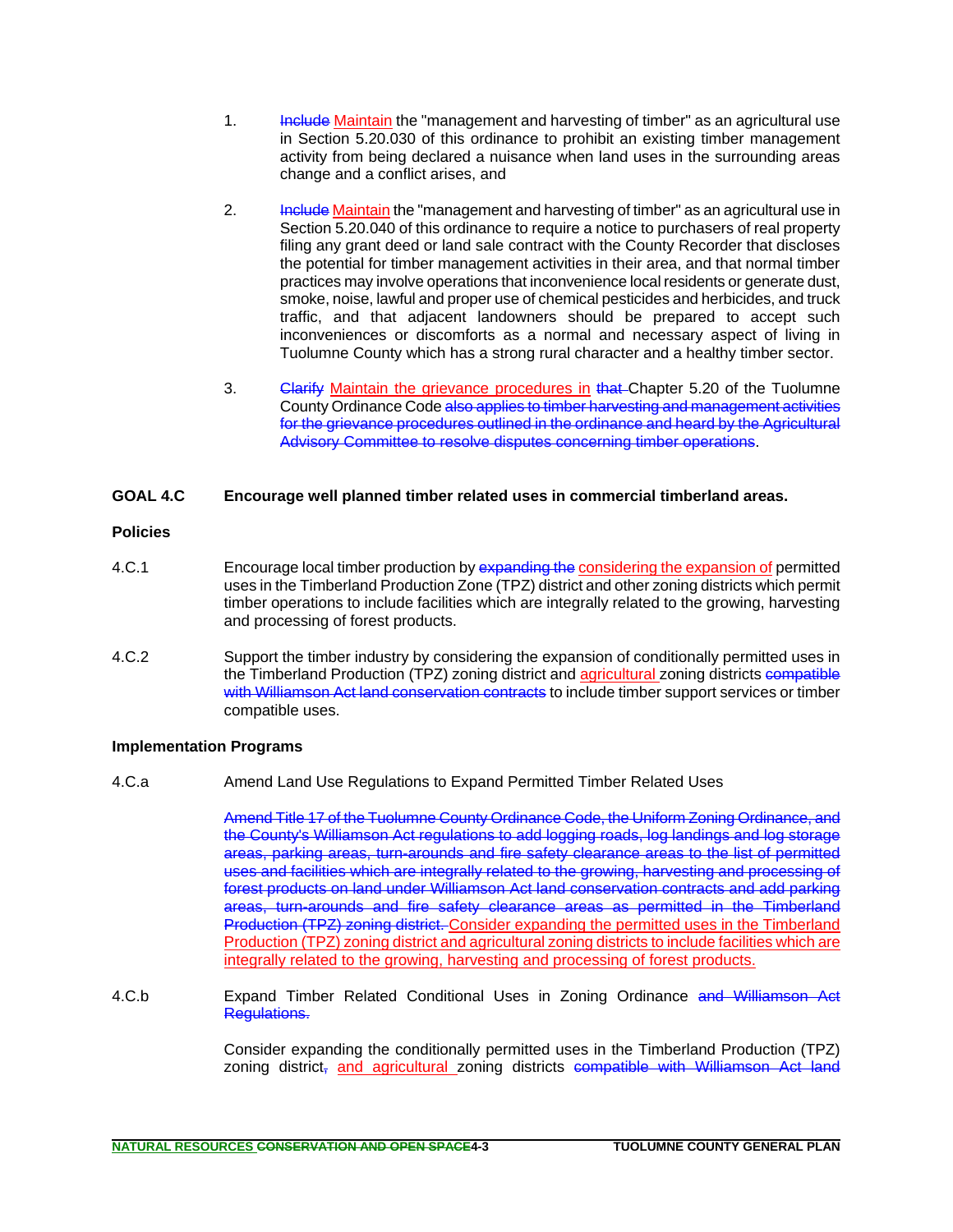conservation contracts and the County's Williamson Act regulations to include timber support services or timber compatible uses.

**Responsibility for Programs:** Responsibility for administration and implementation of forest management and practices is solely the responsibility of the California State Board of Forestry. Administration of the Implementation Programs listed in this section is the shared responsibility of the Board of Supervisors, Community Resources Agency Planning Department and Assessor's Office with the Community Resources Agency Planning Department serving as the primary administrator.

**Funding Sources:** Administration of Implementation Programs listed herein will be funded through the County's General Fund.

**Time Frame for Implementation:** The target date for implementation of the programs listed in this section related to amendments to the County's development regulations is Fiscal Year 2017-2018 and provision of public information is FY 97-98; all other programs are ongoing.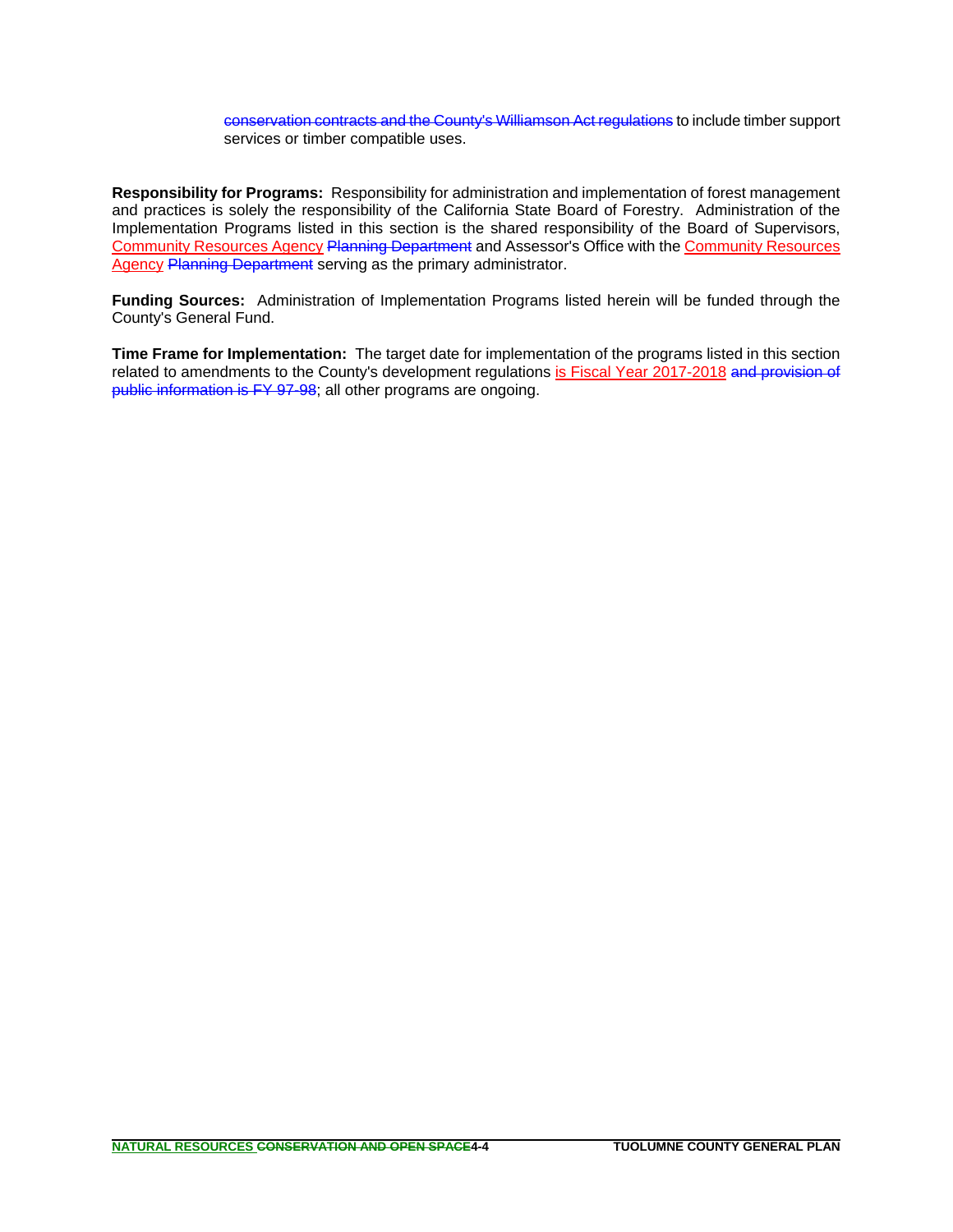# **MINERAL RESOURCES**

This Section of the Natural Resources Conservation and Open Space Element describes the County's policies for the conservation and development of mineral resources. (BOSPC)

**GOAL 4.D Support existing and intermittently operating, and promote new, commercial mining operations within areas suitable for mineral extraction when compatible with adjacent land uses.**

### **Policies**

4.D.1 Map the significant mineral lands classified Mineral Resource Zone 2 (MRZ-2) by the California Department of Conservation Division of Mines and Geology, and target those most appropriate for conservation and possible extraction. To be targeted for conservation and possible extraction, the significant classified mineral lands must be considered as to their location, relationship to their surrounding land uses, and economic viability under a set of established criteria. Those lands which meet the County's criteria will be designated as Mineral Preserve (-MPZ) overlay on the General Plan Land Use Diagrams. Lands not targeted for conservation and possible extraction can still be considered for mineral extraction and mining activities through the process established by the Surface Mining and Reclamation Act and Chapter 8.20 of the Tuolumne County Ordinance Code. **[Resolution 25-99 adopted February 23, 1999]** 

### **Implementation Programs**

4.D.a Create and Maintain Mineral Resources Maps and Database

Create and maintain Mineral Resources Maps and a database to reflect existing and new geologic information provided by the California Department of Conservation California Geological Survey, to recognize significant mineral resources classified by the State under their Statewide mineral classification study program. Update the Mineral Resources Maps to reflect changes made by the California Geological Survey.

4.D.b Identify Classified Areas on the Mineral Resources Maps

Identify on the Mineral Resources Maps the following areas, which have been classified as having significant mineral deposits based upon a study approved by the State Mining and Geology Board pursuant to the State Mining and Reclamation Act of 1975. These lands and all other lands so classified in the future will be mapped on the Mineral Resources Maps:

- 1. The Southern Half of the Bald Mountain/ Browns Flat Gold Mining District has been classified by the as State Mineral Resource Zone-2 (MRZ-2b) (Refer to Division of Mines and Geology Report 86-12 SAC, July 11, 1986).
- 2. The Jamestown Mine property has been classified as State Mineral Resource Zone (MRZ-2a, MRZ-2b, and MRZ-3a) (Refer to Division of Mines and Geology Open File Report 91-04, May 1991).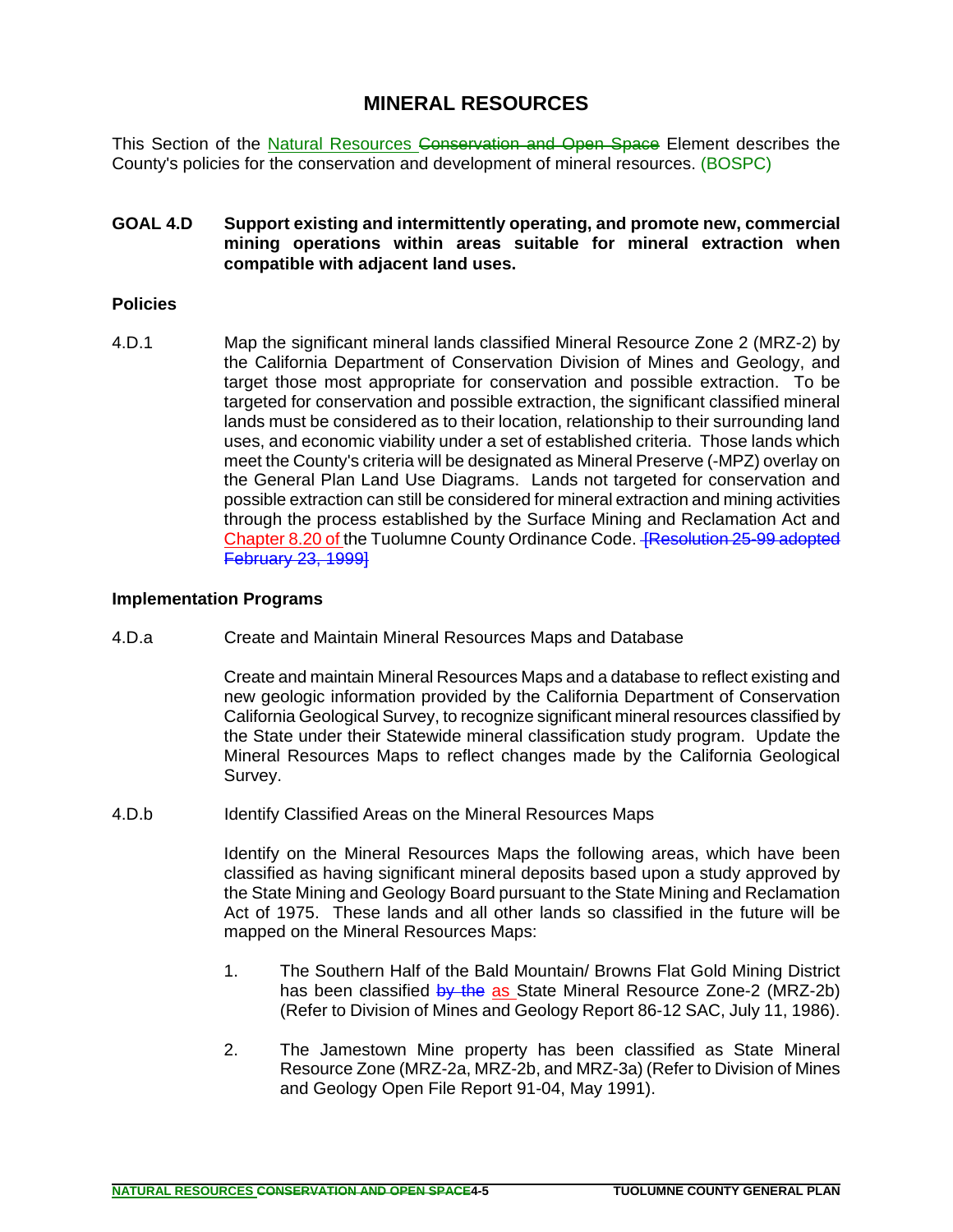- 3. Portions of the Rough and Ready Creek site have been classified as State Mineral Resource Zone (MRZ-2a and MRZ-2b) (Refer to Division of Mines and Geology Open-File Report 93-11, 1993).
- 4. Various properties with precious metals, carbonate rock, and concrete-grade aggregate resources have been classified as State Mineral Resource Zone (MRZ-2a, and MRZ-2b) (refer to Division of Mines and Geology Open-File Report 97-09, 1997).

[Resolution 25-99 adopted February 23, 1999]

4.D.c Identify Targeted Mineral Lands

Any classified mineral lands which meet the following criteria will be designated as Mineral Preserve (MPZ) overlay on the General Plan Land Use Diagrams:

- 1. The property has been classified by the State Mining and Geology Board as Mineral Resource Zone (MRZ-2a or MRZ-2b) under the State Classification System, as shown in Figure 4.1.
- 2. The property is not within 1,000 feet of the City of Sonora or any of the boundaries of each existing or new defined community.
- 3. Within 1,000 feet of the property there is no property zoned as an urban level residential zoning district.
- 4. Within 1,000 feet of the property there is no property designated as any one or a combination of the following: HDR, MDR, LDR, ER, NC, GC, HC, SC or MU by the General Plan.
- 5. No reservoirs that are used as drinking water supplies are within 1,000 feet of the property.
- 6. The property has not been designated as a County landmark, such as Table Mountain, by Implementation Program 9.D.d or other sections of the Tuolumne County General Plan, or listed on the Tuolumne County Register of Cultural Resources; with the exception of historic mining resources.
- 7. There are no known high occupancy structures<sup>1</sup>, such as schools, health care facilities, skilled nursing facilities, residential care homes, hotels or motels within 1,000 feet of the property.
- 8. The property must be within one (1) mile of a State Highway, Federal Aid System (FAS) road, railroad, or arterial or collector road as designated by the Circulation Element of the General Plan.
- 9. After application of the above criteria, all areas comprised of one or several properties which remain and constitute a total area of less than 37 acres in size, shall be excluded.

**NATURAL RESOURCES CONSERVATION AND OPEN SPACE4-6 TUOLUMNE COUNTY GENERAL PLAN**

 $1$  For the purpose of this program, high occupancy structures are defined as those housing more than six persons in the case of skilled nursing homes and residential care homes, featuring more than six guest rooms in the case of hotels and motels, and providing facilities for more than six students in the case of schools and six patients in the case of health care facilities.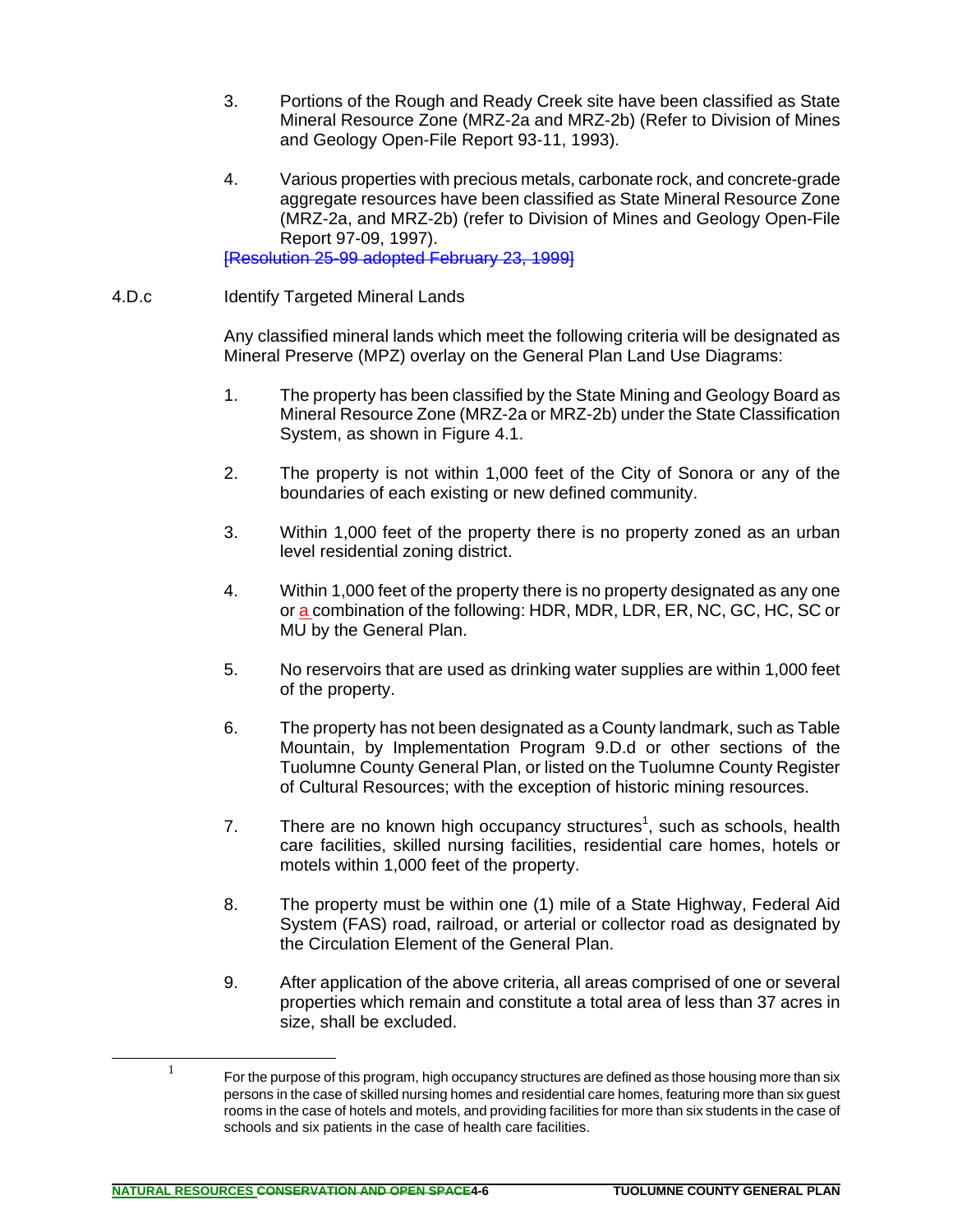10. All operating or permitted mining operations which have approved reclamation plans that have been classified by the State Mining and Geology Board as Mineral Resource Zone (MRZ-2a or MRZ-2b) under the State Classification System shall be designated as Mineral Preserve (-MPZ) overlay on the General Plan Land Use Diagrams, notwithstanding any of the previous criteria which would otherwise exclude the property from that designation.

[Resolution 188-98 adopted September 1, 1998; [Resolution 25-99 adopted February 23, 1999]]

4.D.d Maintain and update the GIS Database for Geological and Mineral Resources

Maintain and update the database on the Tuolumne County Geographic Information System (GIS) to centralize known geological and mineral resource information. Geological data gathered in the preparation of the Geologic Hazards Section of the Safety Element of the General Plan, as well as State classified mineral resources, will be available in the database. The data generated by the required geologic and geotechnical studies in the various mineral resource zones will supplement the basic information. The database will serve as a convenient way to eliminate duplication of studies, facilitate future studies, and be used to maintain and update the Geologic, Mineral Resources and Geotechnical Interpretive Maps.

### **GOAL 4.E Conserve the County's mineral resources for future use by encouraging wellplanned, compatible uses in and adjacent to significant mineral lands and by reclaiming lands that have been disturbed by mining activities.**

#### **Policies**

- 4.E.1 Protect lands classified as significant Mineral Resource Zone-2 (MRZ-2) by the State Department of Conservation Division of Mines and Geology, and meeting the criteria established in the General Plan for Mineral Preserve (-MPZ) overlay, from conflicts, such as incompatible development on surrounding land, which might prevent future mining activities. **[Resolution 25-99 adopted February 23, 1999]**
- 4.E.2 Reduce potential conflicts between mining operations and non-mining land uses by considering the provision of buffers between potentially incompatible uses. The provision of buffers shall be the responsibility of new development.
- 4.E.3 Enhance mineral resource lands after development through the reclamation process by requiring such lands to blend with the surrounding landscape.

### **Implementation Programs**

4.E.a Consider Buffers Between Mining and Non-mining Land Uses

Consider buffer areas between extraction sites or mining operations and non-mining land uses. The buffer areas between newly permitted mining activities and existing non-mining land uses shall be provided on lands of the new mining site. The buffer areas between new non-mining development and existing mining operations shall be on lands proposed for such new development adjacent to the existing mining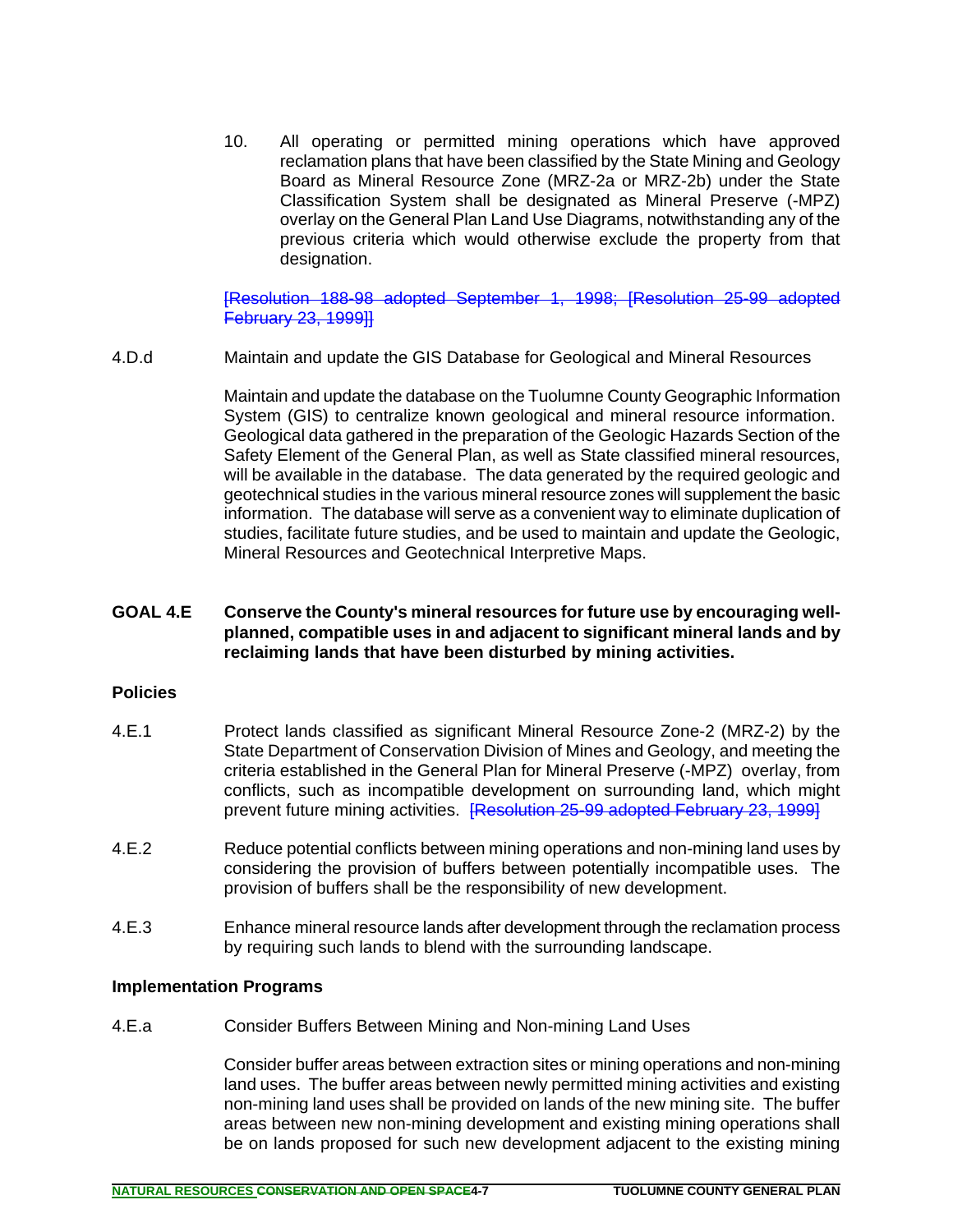operation. Mining operations which have been operated intermittently or considered idle shall be exempt from providing buffer areas at the time they are reactivated but may be subject to such buffer areas in conjunction with approval of permits for expansion of the operation. Creative solutions and flexibility should be encouraged in the creation of buffer zones. The designation of conservation easements, setbacks or open space zones for buffers shall not in any manner authorize trespass upon private property, or increase the right of public agencies to gain access to private property.

4.E.b Protect Existing Development

Existing development (commercial, residential and public facilities) as well as undeveloped private lands, shall be protected from adverse environmental effects caused by mining through appropriate mitigation measures.

4.E.c Notify Property Owners of Targeted Mineral Lands

The County shall use the Mineral Preserve (-MPZ) overlay on the General Plan Land Use Diagrams as a means to provide for the public awareness of the existence of significant mineral deposits and the potential for mining in that area.

4.E.d Reclaim Land After Mineral Extraction

Enhance mineral resource lands after development by reclaiming the land for future uses compatible with mineral extraction and mining operations and/or by landscaping with plants native to the local area and restoring natural habitats. The natural, undisturbed condition of each habitat type should be mimicked when creating or restoring plant or wildlife habitats and to aesthetically blend the reclaimed site into the surrounding area. [Resolution 25-99 adopted February 23, 1999]

4.E.e Require a Reclamation Plan for all Mining Operations

A reclamation plan, consistent with the State Surface Mining and Reclamation Act (SMARA) standards, is required for all mining operations. Reclamation shall:

- 1. Prevent, mitigate, or minimize adverse effects on the environment.
- 2. Encourage the production and conservation of minerals.
- 3. Provide for the protection and subsequent beneficial use of mined and reclaimed land.
- 4. Eliminate residual hazards to the public health and safety.
- 5. Ensure that mined lands are reclaimed on a timely basis to a usable condition that is readily adaptable for alternative land uses.
- 6. Avoid the environmental and legal problems created by improperly abandoned mines.

**Responsibility for Programs:** Administration of the Implementation Programs listed in this section is the shared responsibility of the Board of Supervisors and the Community Resources Agency Planning Division of the Community Development Department with the Community Resources Agency Planning Division serving as the primary administrator at the direction of the Board of Supervisors.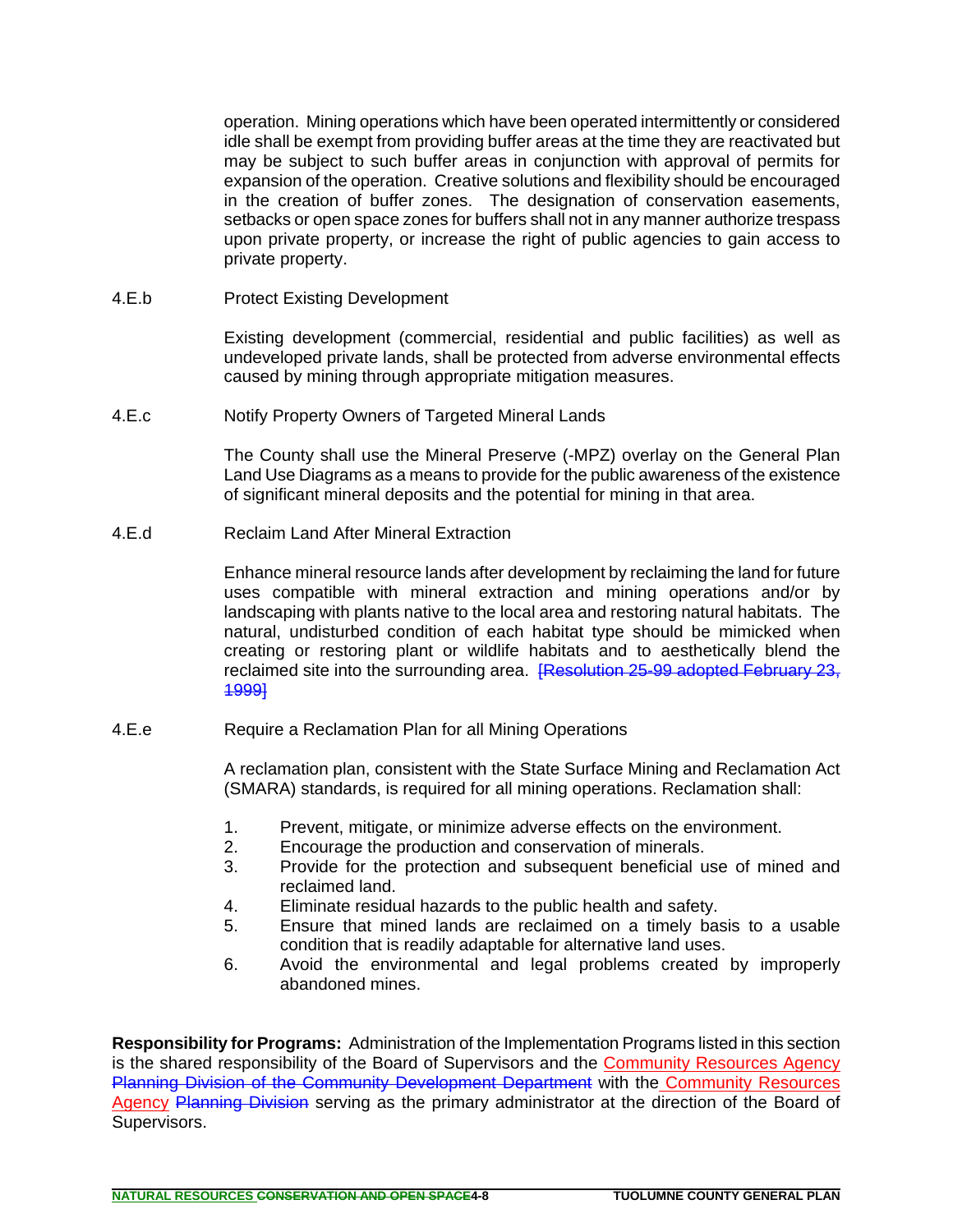**Funding Sources:** Administration of the Implementation Programs listed herein will be funded through the County's General Fund, land development application fees and mine inspection fees.

**Time Frame for Implementation:** All programs are ongoing.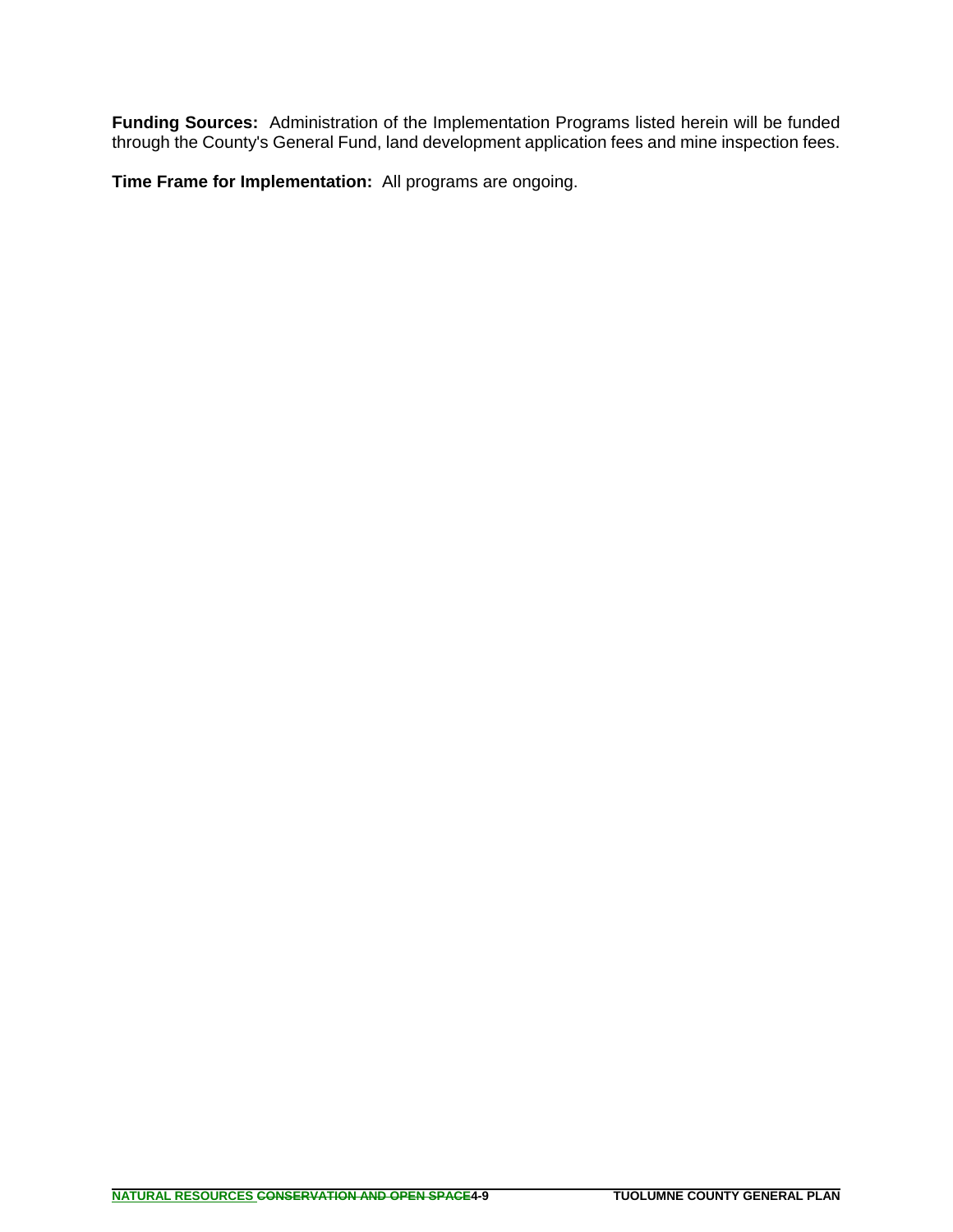### **FIGURE 4.1**

| CALIFORNIA MINERAL LAND CLASSIFICATION DIAGRAM |                                                                                                  |                                                       |                                                                         |                                             |                                                                                               |
|------------------------------------------------|--------------------------------------------------------------------------------------------------|-------------------------------------------------------|-------------------------------------------------------------------------|---------------------------------------------|-----------------------------------------------------------------------------------------------|
|                                                | <b>AREAS OF</b><br><b>IDENTIFIED</b><br><b>MINERAL</b><br><b>RESOURCE</b><br><b>SIGNIFICANCE</b> |                                                       | AREAS OF UNDETERMINED<br><b>MINERAL RESOURCE</b><br><b>SIGNIFICANCE</b> |                                             | <b>AREAS OF</b><br><b>UNKNOWN</b><br><b>MINERAL</b><br><b>RESOURCE</b><br><b>SIGNIFICANCE</b> |
|                                                | Demonstrated                                                                                     | Inferred                                              |                                                                         |                                             |                                                                                               |
|                                                | Measured/<br>Indicated                                                                           |                                                       |                                                                         |                                             |                                                                                               |
| <b>ECONOMIC</b>                                | MRZ-2a<br>Reserves                                                                               | MRZ-2b<br>Inferred<br><b>Resources</b>                | MRZ-3a<br><b>KNOWN</b><br><b>MINERAL</b>                                | MRZ-3b<br><b>INFERRED</b><br><b>MINERAL</b> | MRZ-4<br><b>NO KNOW</b><br><b>MINERAL</b>                                                     |
| <b>MARGINALLY</b><br><b>ECONOMIC</b>           | MRZ-2a<br>Marginal<br>Reserves                                                                   | $MRZ-2h$<br>Inferred<br>Marginal<br><b>Resources</b>  | <b>OCCURRENCE</b>                                                       | <b>OCCURRENCE</b>                           | <b>OCCURRENCE</b>                                                                             |
| SUB-<br><b>ECONOMIC</b>                        | MRZ-2B<br>Demonstrated<br>Subeconomic<br><b>Resources</b>                                        | MRZ-2b<br>Inferred<br>Subeconomic<br><b>Resources</b> |                                                                         |                                             |                                                                                               |
| NON-<br><b>ECONOMIC</b>                        | AREAS OF NO<br><b>MINERAL</b><br><b>SIGNIFICANCE</b>                                             |                                                       |                                                                         |                                             |                                                                                               |
|                                                | MRZ-1                                                                                            |                                                       |                                                                         |                                             |                                                                                               |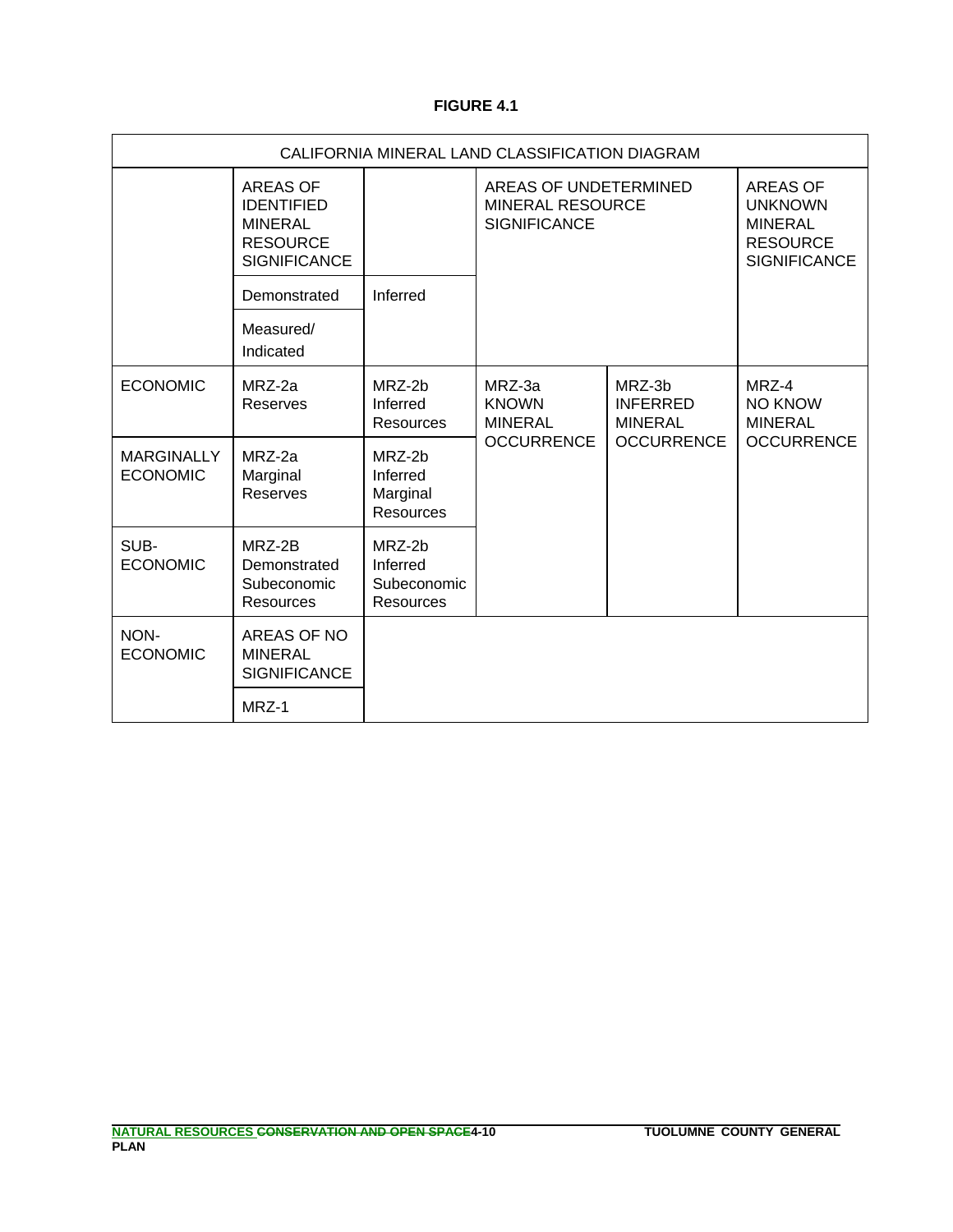### **ENERGY RESOURCES**

This Energy Resources section of the Natural Resources Conservation and Open Space Element addresses conservation, development, and utilization of energy resources, such as hydropower, biomass, solar power and other energy resources. (BOSPC)

#### **GOAL 4.F Encourage reduced consumption of energy, products and resources, by promoting recycling and reuse.**

#### **Policies**

- 4.F.1 Encourage land uses which maximize the efficient use of energy and facilitate the use of renewable energy resources in order to reduce dependence on imported and non-renewable energy supplies.
- 4.F.2 Encourage the development of new and expansion of existing businesses which reuse products and materials, recycle waste materials or convert waste products to energy.
- 4.F.3 Encourage the recycling of products and materials and support the efforts of agencies, businesses and the general public to reduce the waste stream.

#### **Implementation Programs**

4.F.a Expedite Permits

Expedite all permits under the County's jurisdiction which are necessary for the development of energy generating facilities using renewable resources and enterprises which are engaged in other types of energy conservation programs, such as biomass co-generation facilities, businesses which utilize recycled products and materials, and recycling facilities.

4.F.b Participate in Recycling Market Development Zone Program

Continue to require franchise waste haulers to offer the Commingled Recycled System or a similar recycling program <del>participate in the Recycling Market Development Zone program to</del> provide opportunities for businesses which recycle or utilize recycled products and materials to participate in grant funding and marketing programs offered by the State.

4.F.c Support Recycling Facilities

Support the existing, and encourage the development of new recycling facilities.

4.F.d Processing of Yard Debris

Identify a program for Continue to offer a program for processing brush and yard debris in the County which avoids adverse impacts to energy consumption and generates a usable product, such as the Cal Sierra Earth Resource Facility. Identification of such a program will be accomplished with a time frame which will allow the program to be implemented prior to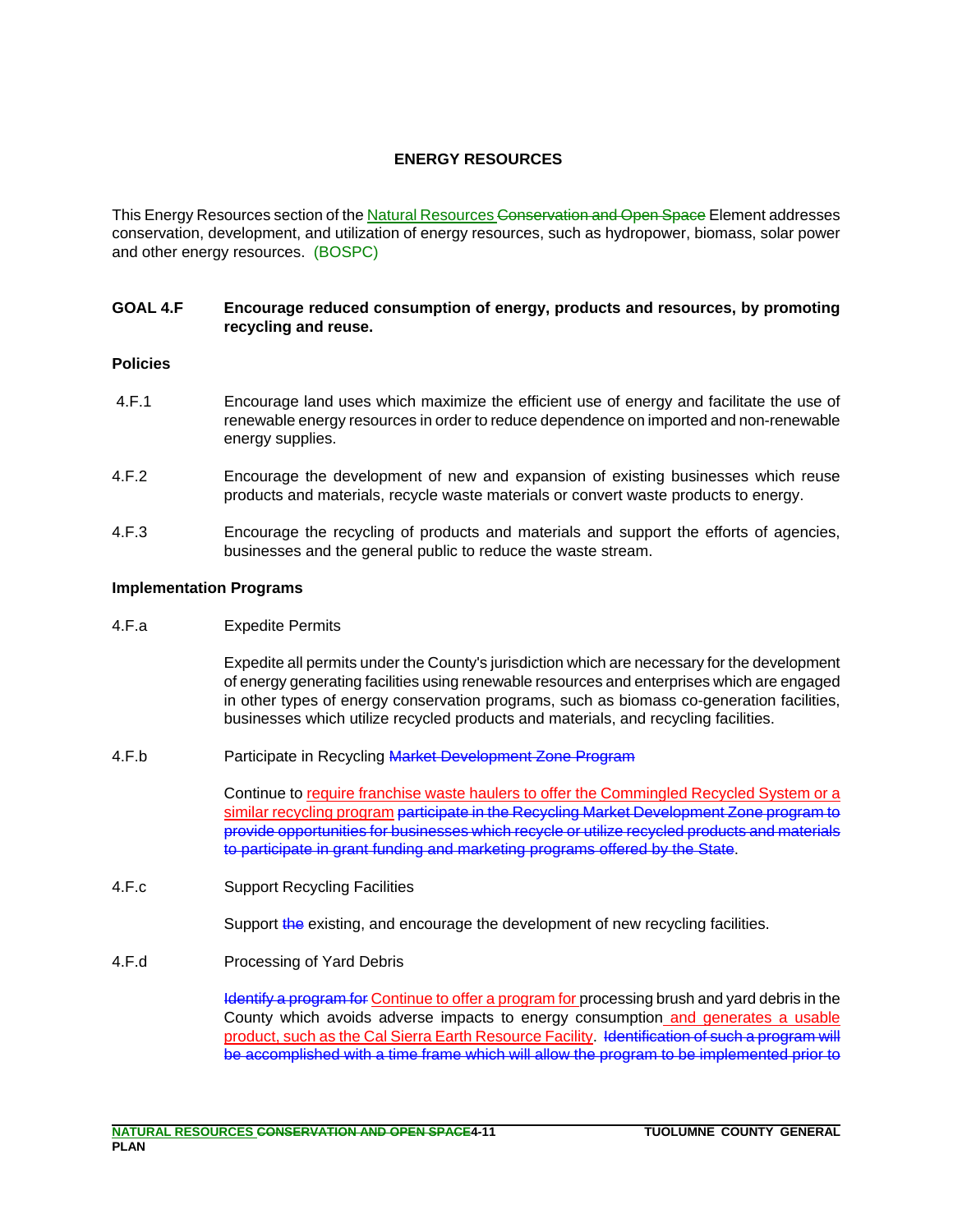cessation of acceptance of wood and yard debris by Sierra Pacific Industries at their Standard sawmill.

**GOAL 4.G Encourage reduced consumption of fossil fuel energy by promoting alternative transportation methods and encouraging pedestrian oriented development to reduce the use of motor vehicles.** 

#### **Policies**

- 4.G.1 Promote efficient use of traditional transportation systems, such as ride sharing, and alternative forms of transportation for the movement of the County's people, goods and visitors, such as bicycling or walking, to reduce consumption of fossil fuels.
- 4.G.2 Promote the concentration of new urban density residential development near major transportation corridors and transit routes and in proximity to community centers, major commercial areas and neighborhood commercial centers to facilitate use of alternative means of transportation.

#### **Implementation Programs**

4.G.a Encourage Public Transit and Non-Motorized Transportation

Encourage use of existing public transit and non-motorized transportation, such as bicycle and pedestrian facilities, and promote the expansion of these modes of transportation.

4.G.b Facilitate Non-motorized Travel Within and Between Communities

Designate areas on the General Plan land use diagrams maps for urban residential development near community centers, major commercial areas, neighborhood commercial centers, integrated mixed-use areas and other community facilities, such as schools and parks, and identify routes for non-motorized travel between defined communities to provide for travel by bicycle or foot, as well as automobile.

4.G.c Permit Park-and-Ride Facilities

Seek funding for park-and-ride facilities and develop, or support the development of such facilities, within the defined communities and permit Permit park-and-ride facilities in commercial and industrial zoning districts, and conditionally allow park-and-ride facilities in agricultural zoning districts in proximity to State Highways and the County's arterial roads.

#### **GOAL 4.H Encourage development of alternative energy-producing facilities which conserve the County's energy producing natural resources.**

#### **Policies**

- 4.H.1 Plan development so as not to preclude the future utilization of significant energy producing minerals or water resources necessary for hydroelectric facilities.
- 4.H.2 Encourage the use of solar power and other innovative energy sources as alternatives to more traditional forms of energy.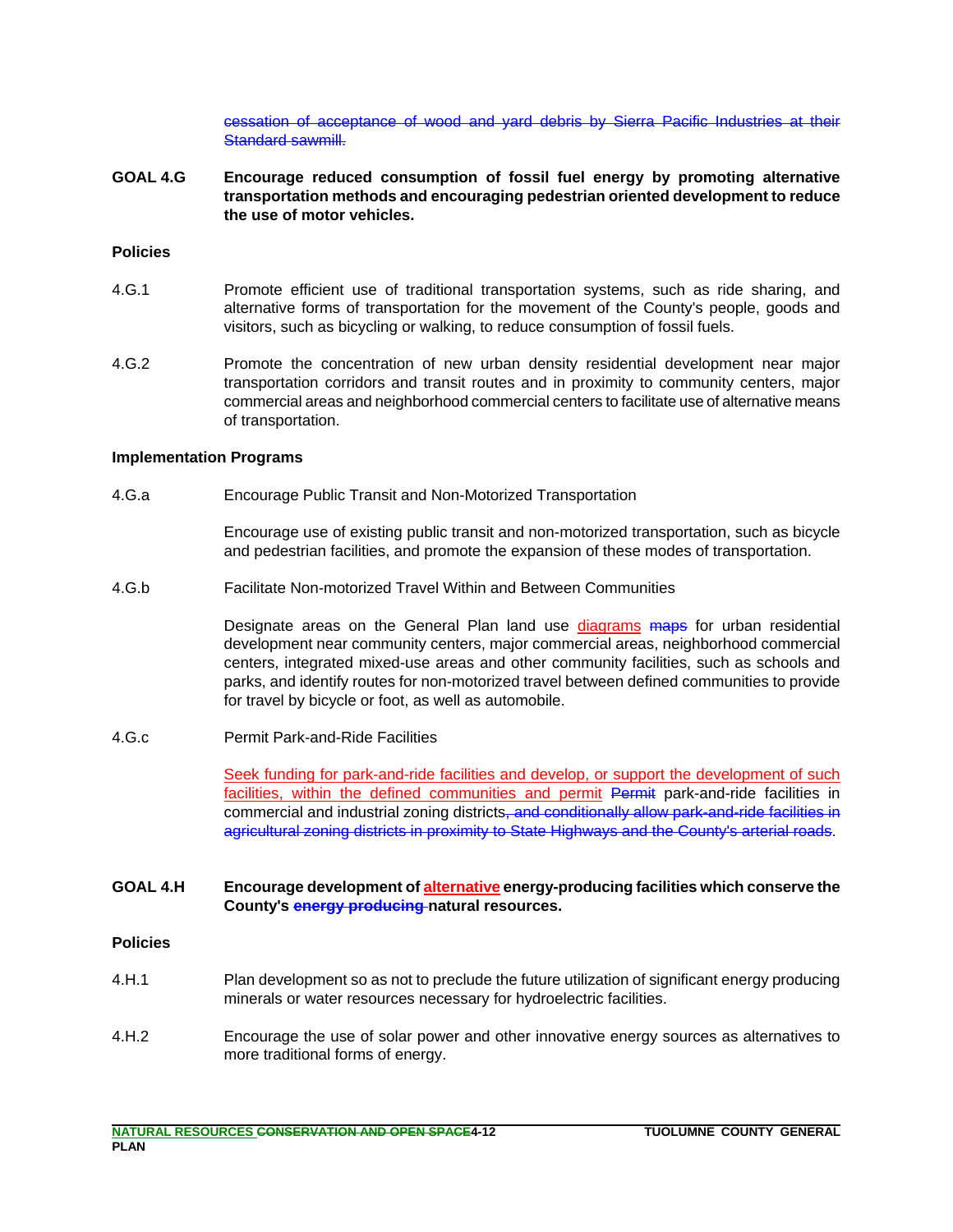#### 4.H.3 Support biomass energy facilities as an alternative to traditional forms of energy.

#### **Implementation Programs**

4.H.a Provide Information on Alternative Energy Sources

Assist landowners wishing to utilize solar power and other alternatives by offering information on the requirements for their use in building codes.

4.H.b Promote Energy Efficient Landscaping

Encourage the use of deciduous landscape trees near new development to provide shade during the hot summer months and allow solar warming during the cold winter months.

**Responsibility for Programs:** Administration of the Implementation Programs listed in this section is the shared responsibility of the Board of Supervisors and the Community Resources Agency, Planning Department, Department of Building and Safety and Department of Public Works.

**Funding Sources:** Administration of the Implementation Programs listed herein will be funded through the County's General Fund.

**Time Frame for Implementation:** The target date for implementation of the programs listed in this section related to amending the County's development regulations and identifying a program for processing of yard debris is FY 97-98; all other All programs are ongoing.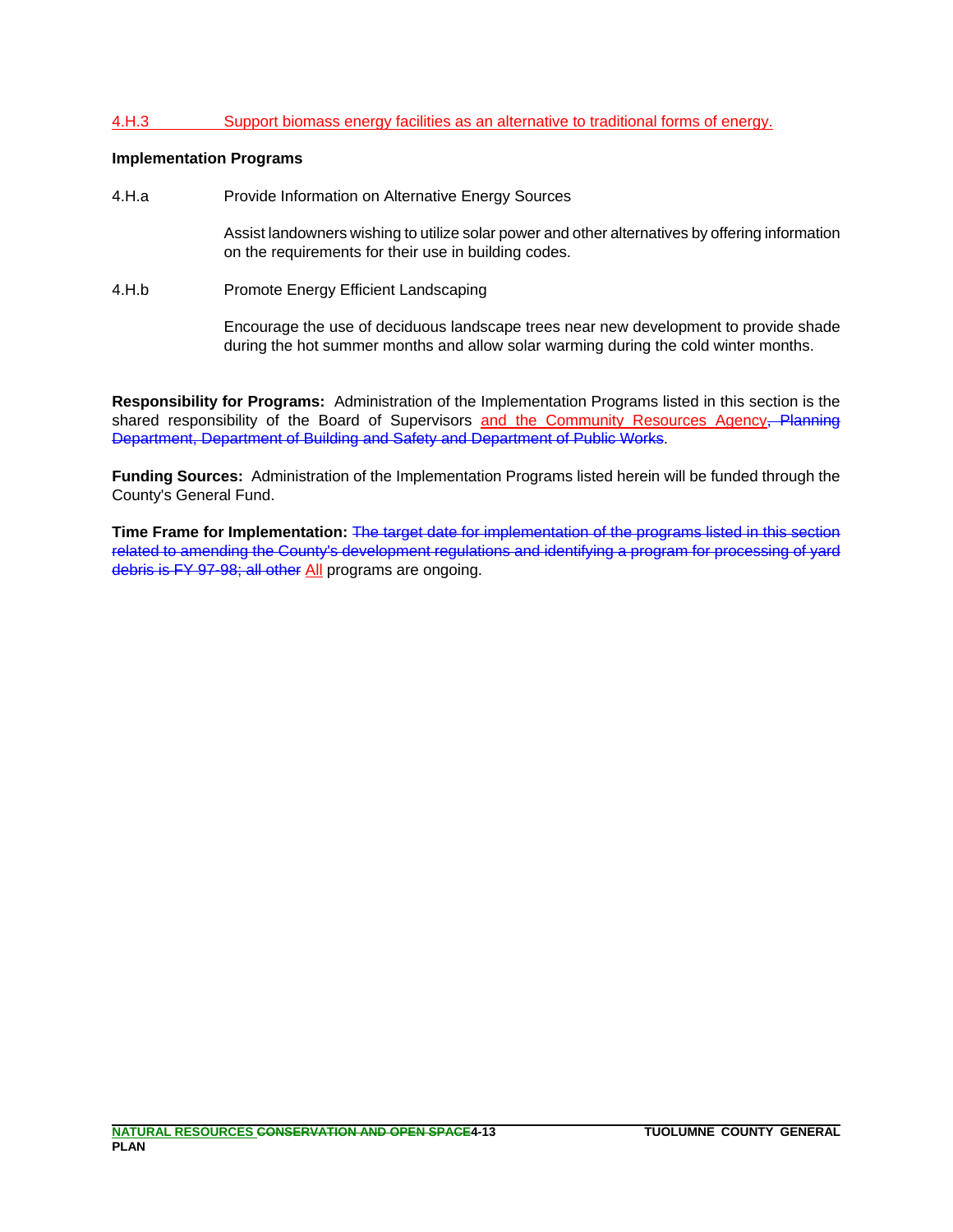#### **SCENIC RESOURCES**

This Section of the Natural Resources Conservation and Open Space Element addresses the County's recognition of its scenic resources and measures to conserve these resources for enjoyment by its residents and visitors. (BOSPC)

#### **GOAL 4.I Conserve the scenic environment and rural character of the County which contribute to the quality of life of the County's residents and encourage tourism and economic development, while acknowledging the private property rights of the individual.**

#### **Policies**

- 4.I.1 Recognize that agricultural and timberlands have historically defined the rural character and scenic beauty of Tuolumne County.
- 4.I.2 Conserve the natural scenic quality and rural character along designated transportation routes in the County.
- 4.I.3 Conserve the natural scenic quality of hillsides and hilltops throughout Tuolumne County.
- 4.I.4 Support the efforts of individual communities which desire to promote the compatibility of new development with their historical character.
- 4.I.5 Conserve scenic resources, landmarks and the natural landscape.
- 4.I.6 Encourage voluntary efforts to protect clusters of native trees and outstanding individual native and non-native trees which help define the character of Tuolumne County.
- 4.I.7 Signs will be regulated Regulate signs in terms of size, location, height, construction, general appearance and safety in the County in order to improve the visual attractiveness and appeal of the County to new business, and to protect and enhance its visitor-serving and recreational activities.
- 4.I.8 Encourage and support voluntary efforts to conserve the County's scenic resources.

### **Implementation Programs**

4.I.a Recognize Scenic Value of Agricultural and Timberlands

Recognize the scenic value of agricultural and timberlands by exempting lands designated on the General Plan land use diagrams maps as Timberland Production Zone (TPZ), or Agriculturale (AG) when the parcel is 37 acres or larger and supports an agricultural or residential land use or is vacant, from the County's programs for conserving scenic resources.

4.I.b Designate Scenic Routes

Designate the following sections of State Highways which traverse an area of outstanding scenic quality as Scenic Routes and provide for inclusion of any County maintained roads: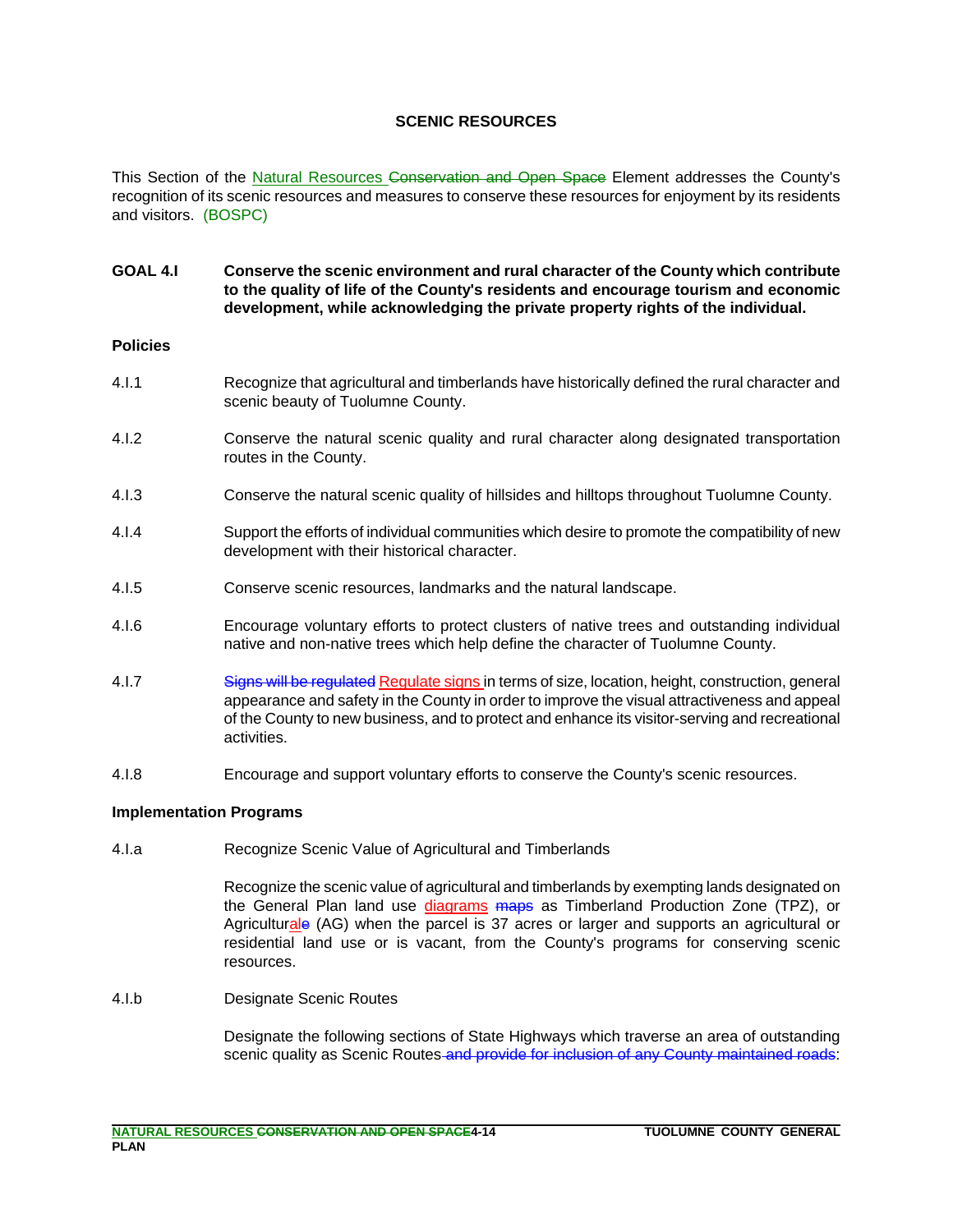### **FIGURE 4.2**

| <b>SCENIC ROUTES</b>                                                                                                                                                                                                                                                                                                                                                                                                                      |                                                                                                                                                                                                                                                                                                                                                                                                                      |
|-------------------------------------------------------------------------------------------------------------------------------------------------------------------------------------------------------------------------------------------------------------------------------------------------------------------------------------------------------------------------------------------------------------------------------------------|----------------------------------------------------------------------------------------------------------------------------------------------------------------------------------------------------------------------------------------------------------------------------------------------------------------------------------------------------------------------------------------------------------------------|
| Route                                                                                                                                                                                                                                                                                                                                                                                                                                     | <b>Description</b>                                                                                                                                                                                                                                                                                                                                                                                                   |
| State Highway Route 49                                                                                                                                                                                                                                                                                                                                                                                                                    | This route traverses the western foothills and Mother Lode and connects<br>many historical sites and towns. This highway shall be designated as a<br>Scenic Route from the Mariposa County line to Route 120 near Moccasin<br>Creek and from Route 120 at Chinese Camp to the Calaveras County line,<br>exclusive of the City of Sonora. This highway is included in the "Master<br>Plan for State Scenic Highways". |
| State Highway Route 108                                                                                                                                                                                                                                                                                                                                                                                                                   | The Sonora Pass Highway, from Route 49 easterly into Mono County. This,<br>like State Route 49 described above, gives access and exposure to<br>spectacular mountain country. This route is also in on-the State Scenic<br><b>Highways</b> "Master Plan for State Scenic Highways".                                                                                                                                  |
| State Highway Route 120                                                                                                                                                                                                                                                                                                                                                                                                                   | From Route 49 near Chinese Camp easterly to Route 49 near Moccasin<br>Creek. This route is also in the "Master Plan for State Scenic Highways".                                                                                                                                                                                                                                                                      |
| The land use restrictions on Scenic Routes and lands adjacent to them as outlined in the Streets and<br>Highways Code of the State of California shall only apply to lands designated as non-urban on the General<br>Plan land use <i>diagrams</i> maps. Land designated as TPZ or AG when the parcel is 37 acres or larger and<br>supports an agricultural or residential land use or is vacant shall be exempt from these restrictions. |                                                                                                                                                                                                                                                                                                                                                                                                                      |

Designation of additional Scenic Routes shall only be approved by the Board of Supervisors after consent of the owners of a minimum of 51% of the property area and 51% of the owners of the property affected by the proposed Scenic Route. The determination of the consent of the property owners for the designation of a Scenic Route shall be based upon each parcel having one vote. [Resolution 188-98 adopted September 1, 1998]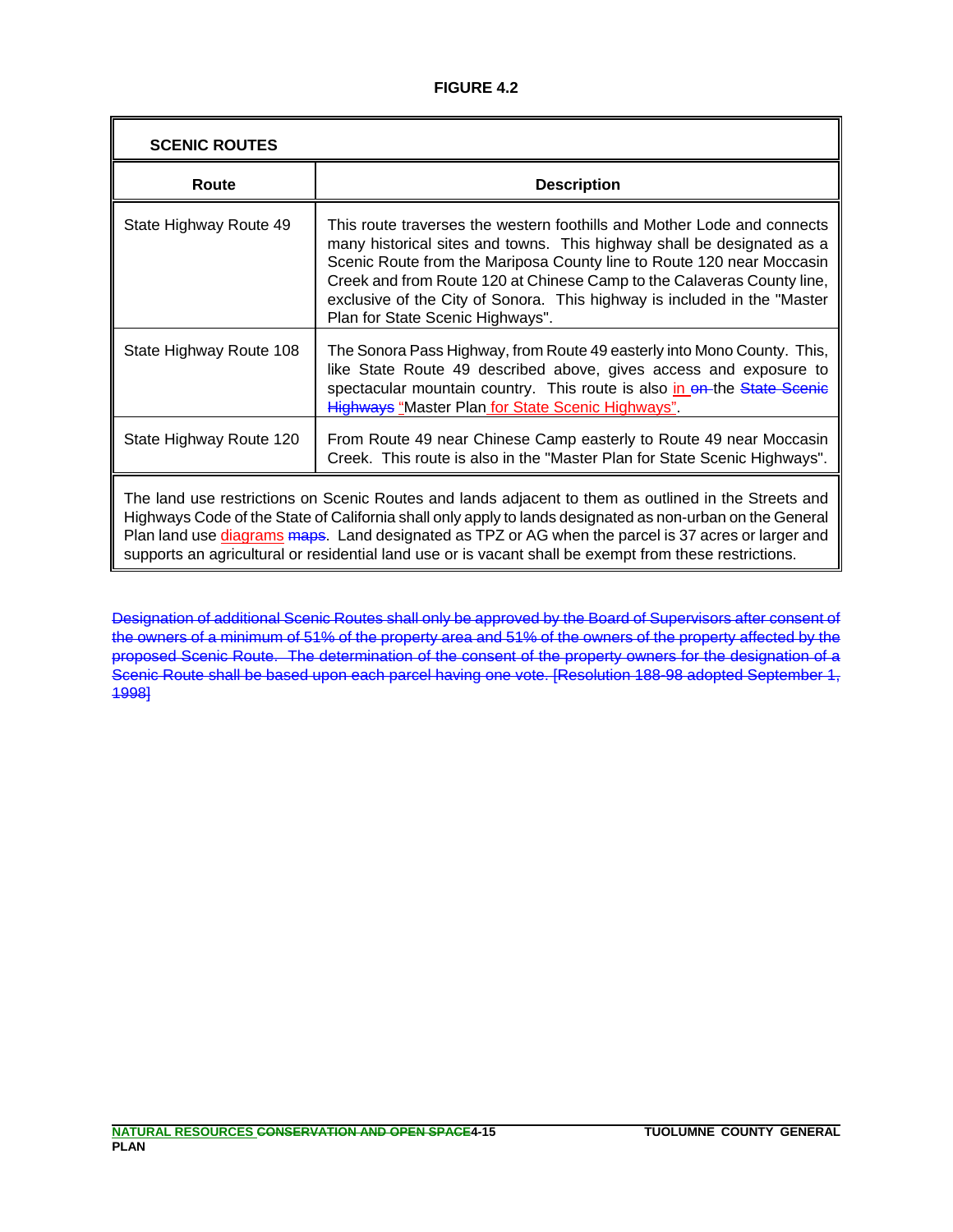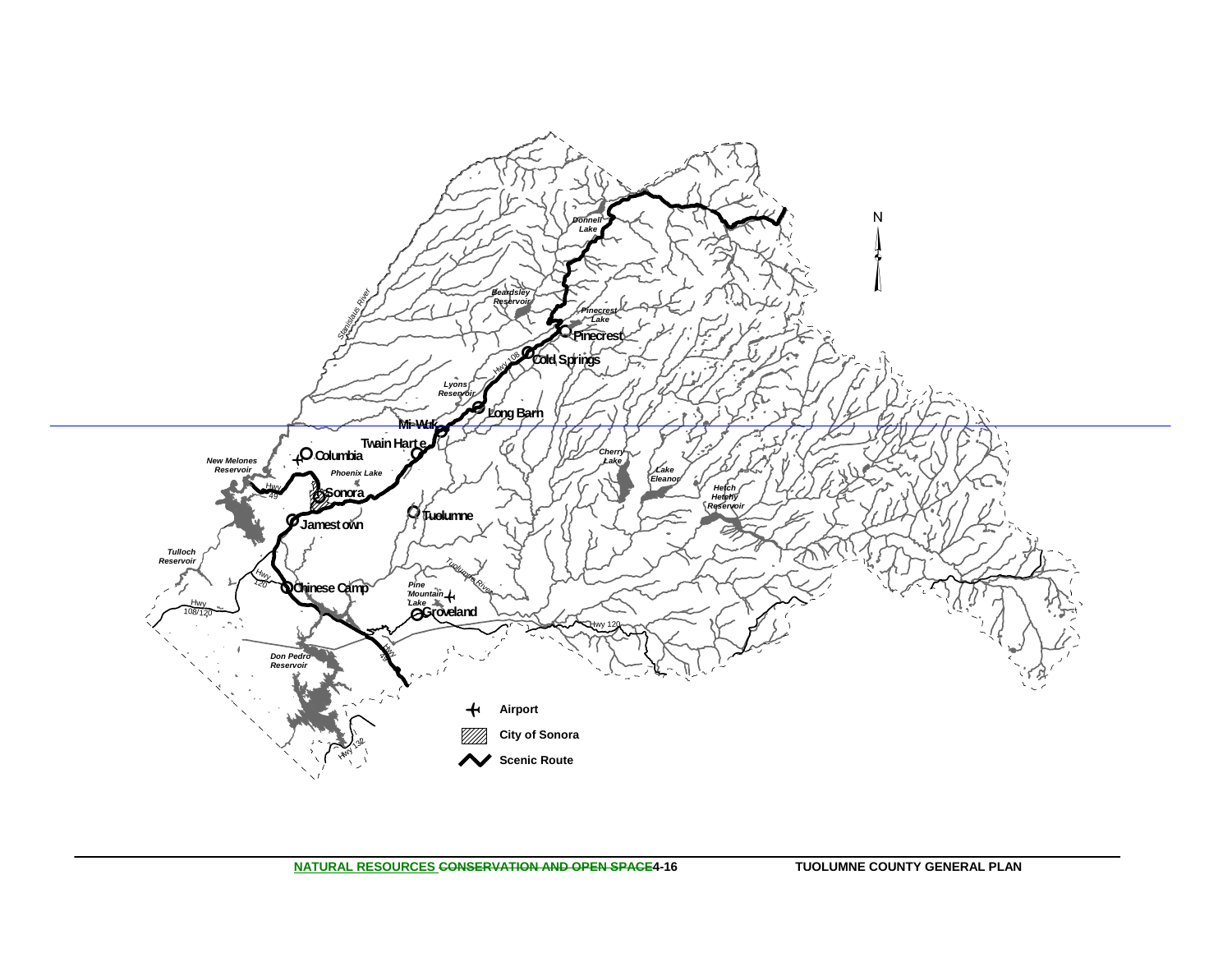

**NATURAL RESOURCES CONSERVATION AND OPEN SPACE4-17 TUOLUMNE COUNTY GENERAL PLAN**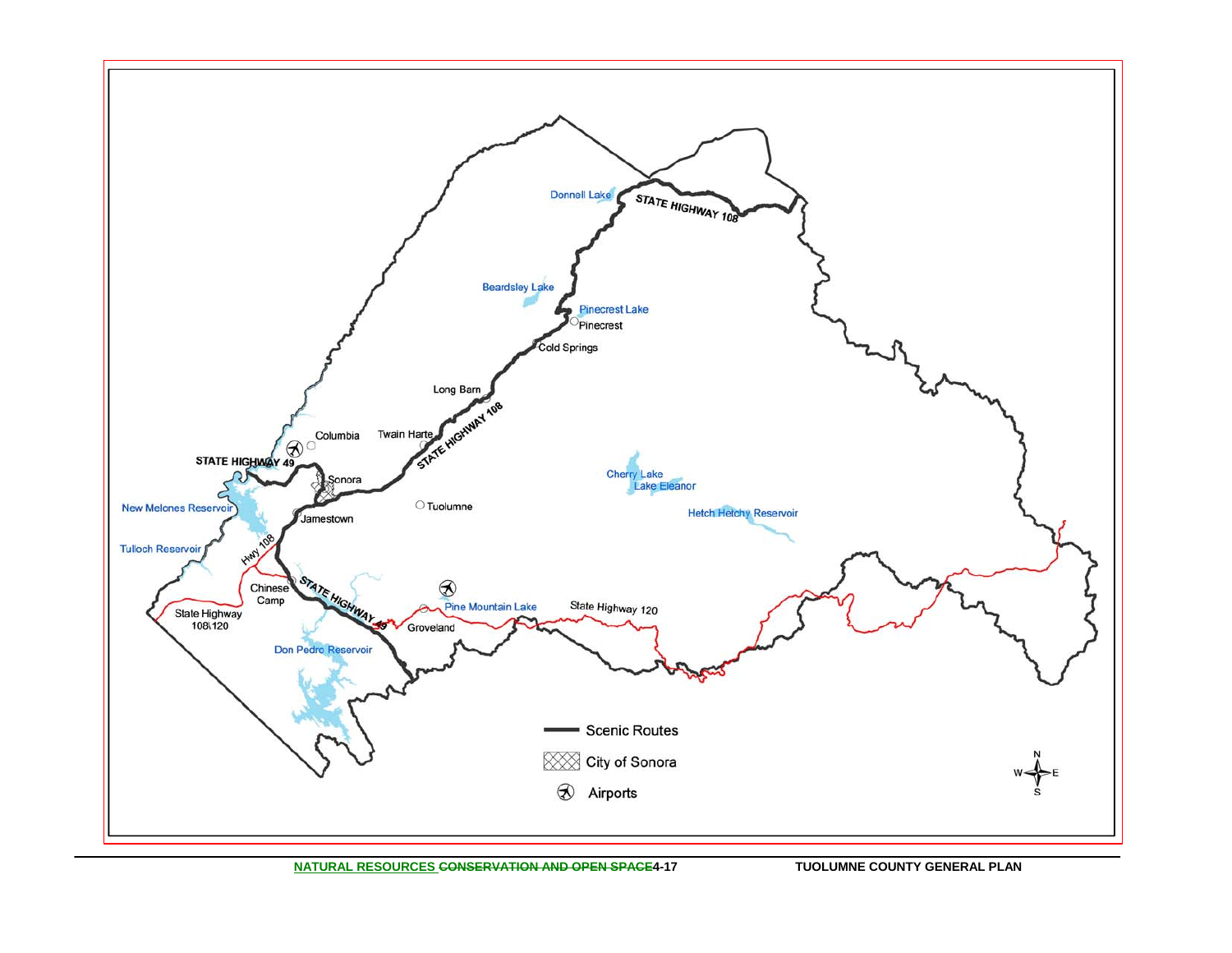4.I.c Conserve Scenic Hillsides and Hilltops

Encourage hillside development to be designed and located to be compatible with, rather than imposed on, the landscape and environment by minimizing the amount of grading and topographical alteration it necessitates.<del> Formulate</del> Maintain guidelines which provide recommendations for integrating new construction with hillsides and hilltops. These recommendations will be made available to assist in the designing of new land development projects which are proposed on hillsides or on ridgetops. The guidelines should address firesafe construction techniques, vegetation retention, retaining wall enhancement, alternative road construction techniques to reduce cuts and fills, reduced standards for bicycle and pedestrian facilities, and illustrate techniques for blending new construction with the surrounding hillsides and hilltops.

4.I.d Support Community Efforts to Retain Scenic Character

Support the efforts of individual defined communities which desire to promote compatibility of new development with their historical character through the development of design guidelines or other means.

4.I.e Encourage New Development to Blend with Existing Landscape

Encourage the design of new development to blend with the natural contour of the land and the natural vegetation.

4.I.f Consider Flexibility in Development Standards

Consider providing flexibility in development standards to facilitate the clustering of new development in order to encourage the retention of scenic resources. landmarks and the natural landscape.

4.I.g Conserve Scenic Resources Along Transportation Routes

Encourage the conservation of the County's scenic resources along the transportation routes identified as Scenic by formulating maintaining quidelines which provide recommendations for integrating new development with the surrounding landscape and natural topography. These recommendations will be made available to assist in the designing of new land development projects which are proposed along Scenic Routes. The guidelines should address the retention of trees and other native vegetation which contribute to defining the County's character, screening of outdoor storage areas, landscaping and revegetation, signage, architectural design and materials, lighting and retention of landscape features that reflect the County's history and character.

- 4.I.h Designation of Additional Scenic Routes
	- Designation of additional Scenic Routes shall only be approved by the Board of Supervisors after consent of the owners of a minimum of 51% of the property area and 51% of the owners of the property affected by the proposed Scenic Route. The determination of the consent of the property owners for the designation of a Scenic Route shall be based upon each parcel having one vote.
- 4.I.i Encourage and Support Voluntary Conservation of Scenic Resources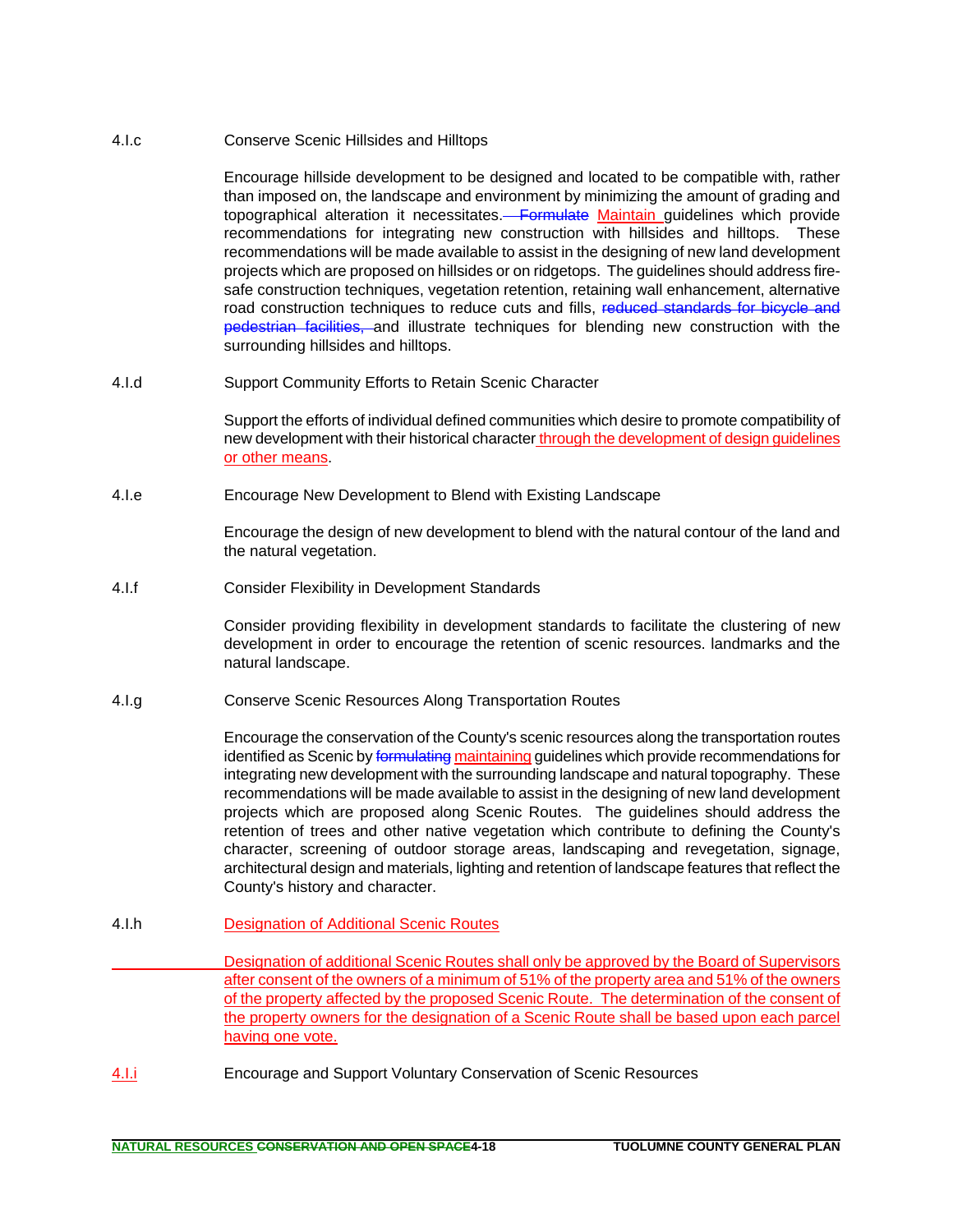Encourage and support the voluntary conservation of scenic resources through recognition programs and the provision of incentives, such as flexibility in development standards or reductions in appropriate County fees.

4.I.ji Establish a Heritage Tree Program

Establish a Heritage Tree Program which:

- 1. Establishes criteria for identifying individual or groves of native and non-native trees and street trees as heritage trees, based on outstanding scenic, historic or biological value and/or the status of the tree as unique in terms of age and/or size when compared to other trees of the same species. Trees considered local landmarks and those contained in the National Register of Big Trees also should be considered as heritage trees.
- 2. Creates programs encouraging the preservation of heritage trees including recognition and public education programs and participation in intercounty and interstate competitions.
- 3. Addresses health and safety issues associated with trees located adjacent to local airports.
- 4.I.kj Continue Sign Regulations

Continue to regulate signs in terms of size, location, height, construction, general appearance and safety in the County in order to improve the visual attractiveness and appeal of the County to new business, and to protect and enhance its visitor-serving and recreational activities through the County's existing sign ordinance and to periodically periodic review and update updating of that ordinance.

#### 4.I.**K** Vegetation Removal

Formulate and maintain a program to retain existing significant vegetation, such as Heritage Trees, stands of oak woodlands, or clusters of native shrubs, which contributes to defining the County-s character, within new development requiring a discretionary entitlement subject to the California Environmental Quality Act through incentives. Revegetation programs may be required for premature vegetation removal. Continue to maintain the Premature Removal of Native Oak Trees Ordinance. This program shall not apply to vegetation removal under a Timber Harvest Plan approved by the California Department of Forestry and Fire Protection, for agricultural uses, for fire protection purposes, for safety purposes or in response to storm damage.

**Responsibility for Programs:** Administration of the Implementation Programs listed in this section is the shared responsibility of the Board of Supervisors and the Community Resources Agency, Planning Department, Department of Public Works and Department of Building and Safety with the Community Resources Agency Planning Department serving as the primary administrator.

**Funding Sources:** Administration of Implementation Programs listed herein will be funded through the County's General Fund.

**Time Frame for Implementation:** The target date for implementation of the program listed in this section related to developing a vegetation removal program is **Fiscal Year 2017-2018 FY 97-98**; all other programs are ongoing.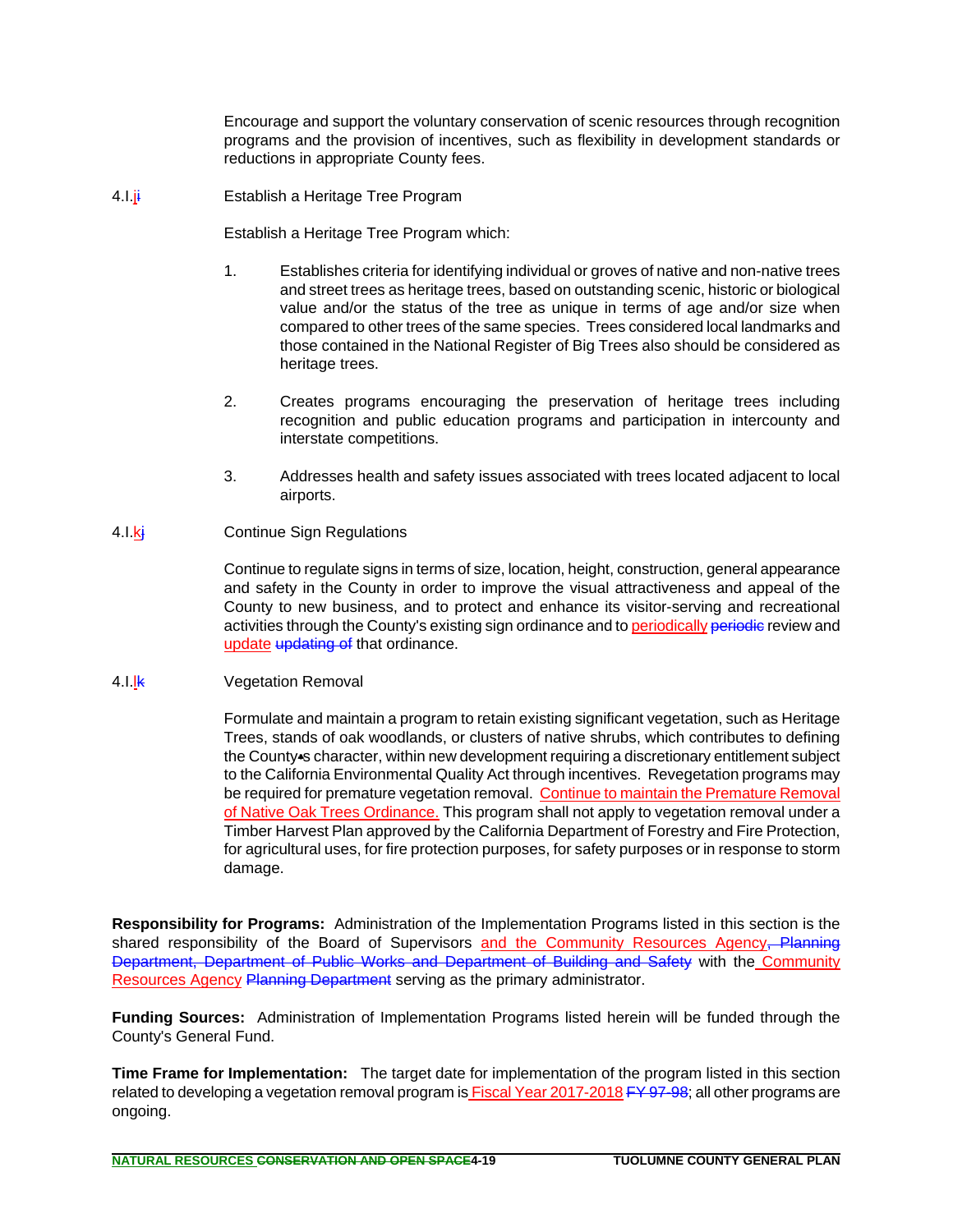This Section of the Conservation and Open Space Element addresses the County's recognition of its diverse biological resources and identifies measures to conserve them to maintain a healthy ecosystem.

## **Goal 4.J Employ a proactive planning approach to conserve biological resources by adopting predictable and consistent evaluation and mitigation standards. Policies** 4.J.1 Recognize that agricultural and timberlands of 37 acres or larger provide open areas and habitat for wildlife and that most agricultural and timber management land uses are compatible with the conservation of biological resources. 4.J.2 Maintain a biological resources conservation program to facilitate a consistent, fair and costeffective approach to biological resource mitigation and provides for permit streamlining while conserving important biological resources and protecting the private property rights of the individual property owners while fulfilling all State and Federal mandates. 4.J.3 Recognize that Tuolumne County contains a large percentage of publicly owned lands that provide open space for use by wildlife in formulating a biological resources conservation program for mitigation of impacts associated with discretionary entitlements subject to the California Environmental Quality Act (CEQA) on biological resources. 4.J.4 Maintain an updated biological resources database to help eliminate redundant and costly biological studies. 4.J.5 **Comply with the "no net loss" policy, and any changes thereto, for wetland areas regulated by** the U.S. Army Corps of Engineers, the U.S. Fish and Wildlife Service, and the California Department of Fish and Game by requiring new development which is subject to review under the California Environmental Quality Act (CEQA) to achieve "no net loss" of wetland habitat values through avoidance or appropriate mitigation in accordance with the County's Biological Resources Conservation Program referenced in Implementation Program 4.J.a and through the CEQA process. 4.J.6 **Require new development which is subject to review under the California Environmental** Quality Act (CEQA) to achieve "no net loss" of habitat values for Valley Oak Woodland (VOW), Serpentine Soils (SER), Old Growth Coniferous Forest (OGC), Big Trees Forest (BTF), Old Growth Oak (OGO), Aspen Grove (ASP), Native Perennial Grasslands (PGS), Native Grasslands (NGS), and Cliff (CLF) habitats through avoidance or appropriate mitigation in accordance with the County's Biological Resources Conservation Program referenced in Implementation Program 4.J.a and through the CEQA process. 4.J.7 Recognize that wildlife, fish and their habitats are important resources, which are valued by the County-s citizens for recreational nature study, hunting and fishing, scientific research, education, shade, beauty, and open space. These resources enhance property value and attract visitors, a major source of revenue for the local economy. [Resolution 41-98 adopted March 24, 1998]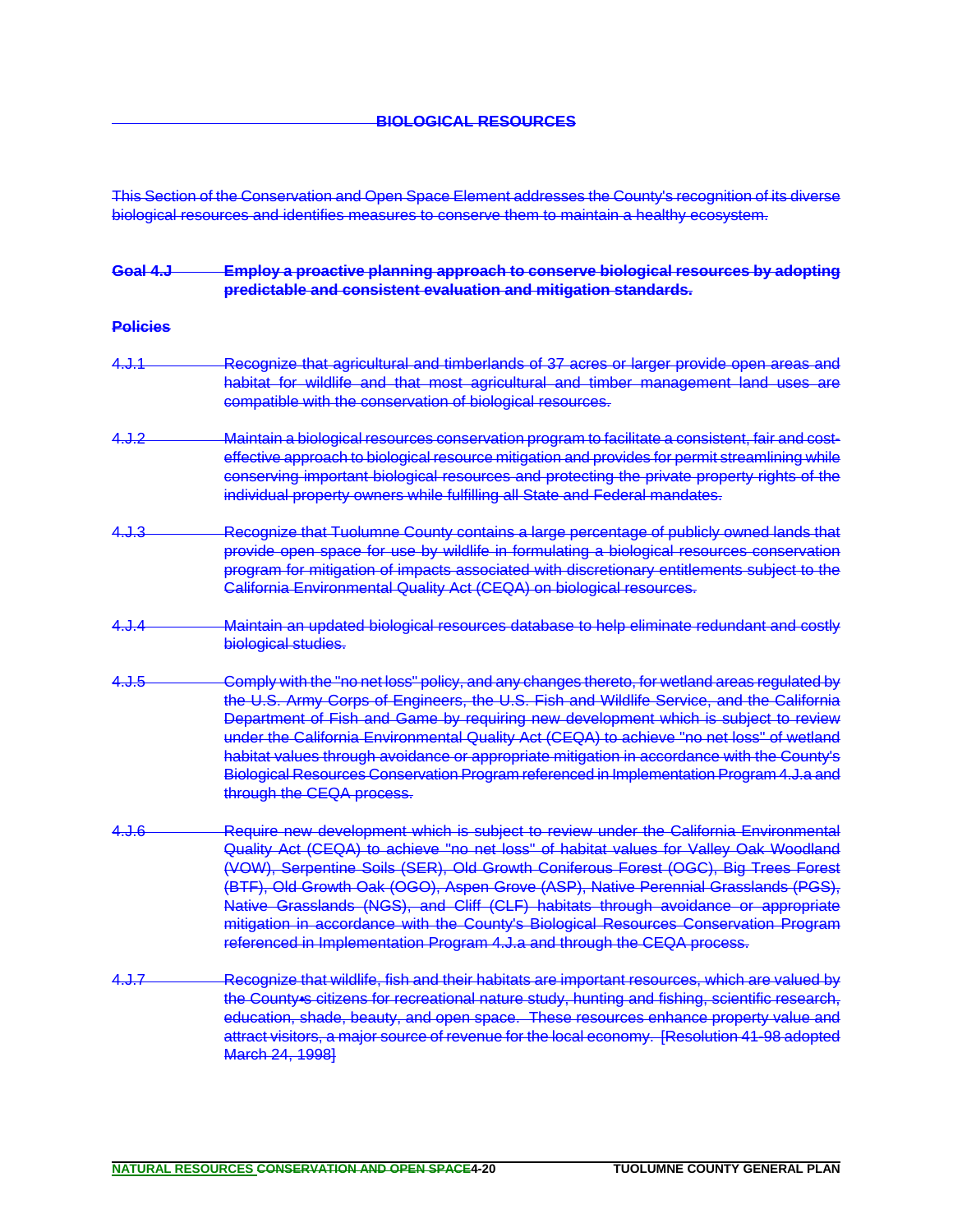#### **Implementation Programs**

#### 4.J.a Maintain a Biological Resources Conservation Program

Maintain a Biological Resources Conservation Program which requires a land owner and/or applicant requesting a discretionary entitlement subject to the California Environmental Quality Act (CEQA) to mitigate impacts to biological resources in the manner set forth in the Tuolumne County Biological Resources Conservation Handbook (BRCH). This Handbook will be updated periodically as necessary to reflect changes in State and Federal laws or County ordinances. The adoption of the Tuolumne County Biological Conservation Handbook by the Board of Supervisors will supersede the Tuolumne County wildlife Handbook adopted by the Board of supervisors through Resolution 230-96 on December 26, 1996, to serve as the interim biological Resources Conservation Handbook.

The Tuolumne County Biological Resources Conservation Handbook shall be prepared in coordination with the State and Federal agencies having jurisdiction over such resources and the purpose of the Handbook shall be to provide a consistent, fair and cost effective approach to biological resource mitigation and conservation while providing for streamlining of the land use permitting process.

The Tuolumne County Biological Resources Conservation Handbook shall be implemented to mitigate impacts associated with a discretionary entitlement subject to the California Environmental Quality Act (CEQA). The Biological Resources Conservation Handbook shall provide an applicant the same or similar optional methodology for identifying impacts to biological resources and selecting mitigation measures for those impacts as contained in the Tuolumne County Wildlife Handbook. The Biological Resources Conservation Handbook and its associated site evaluations, aerial photographs, Geographic Information System biological resources inventory and database and the biological resources maps shall not be utilized to designate areas as Open Space on the General Plan land use maps. Zoning of land to Open Space to mitigate impacts on biological resources on private property shall only be accomplished in conjunction with a discretionary entitlement subject to CEQA and as agreed to by the property owner and/or applicant of the entitlement who has selected the Biological Resources Conservation Handbook option for such mitigation.

The Tuolumne County Biological Resources Conservation Handbook shall articulate the role and duties of the Planning Department relative to its implementation.

The Tuolumne County Biological Resources Conservation Handbook shall, at a minimum, address: a priority system of evaluating relative values of wildlife habitats on private lands, mitigation measures for listed threatened and endangered species and other special status species; avoidance of Second Priority habitats including setbacks from wetland areas; guidelines for determining the necessity for biological studies for special status species and habitats; mitigation for Third Priority habitats to avoid cumulative adverse impacts to those habitats; mitigation for offsetting impacts to habitats and species including avoidance, conservation easements, mitigation banks, enhancements and restoration of on-site and offsite properties to mitigate on-site impacts.

In formulating the Biological Resources Conservation Handbook, coordinate with the U.S. Fish and Wildlife Service, California Department of Fish and Game and other governmental agencies having jurisdiction over biological resources to develop and implement the following to mitigate cumulative impacts on biological resources: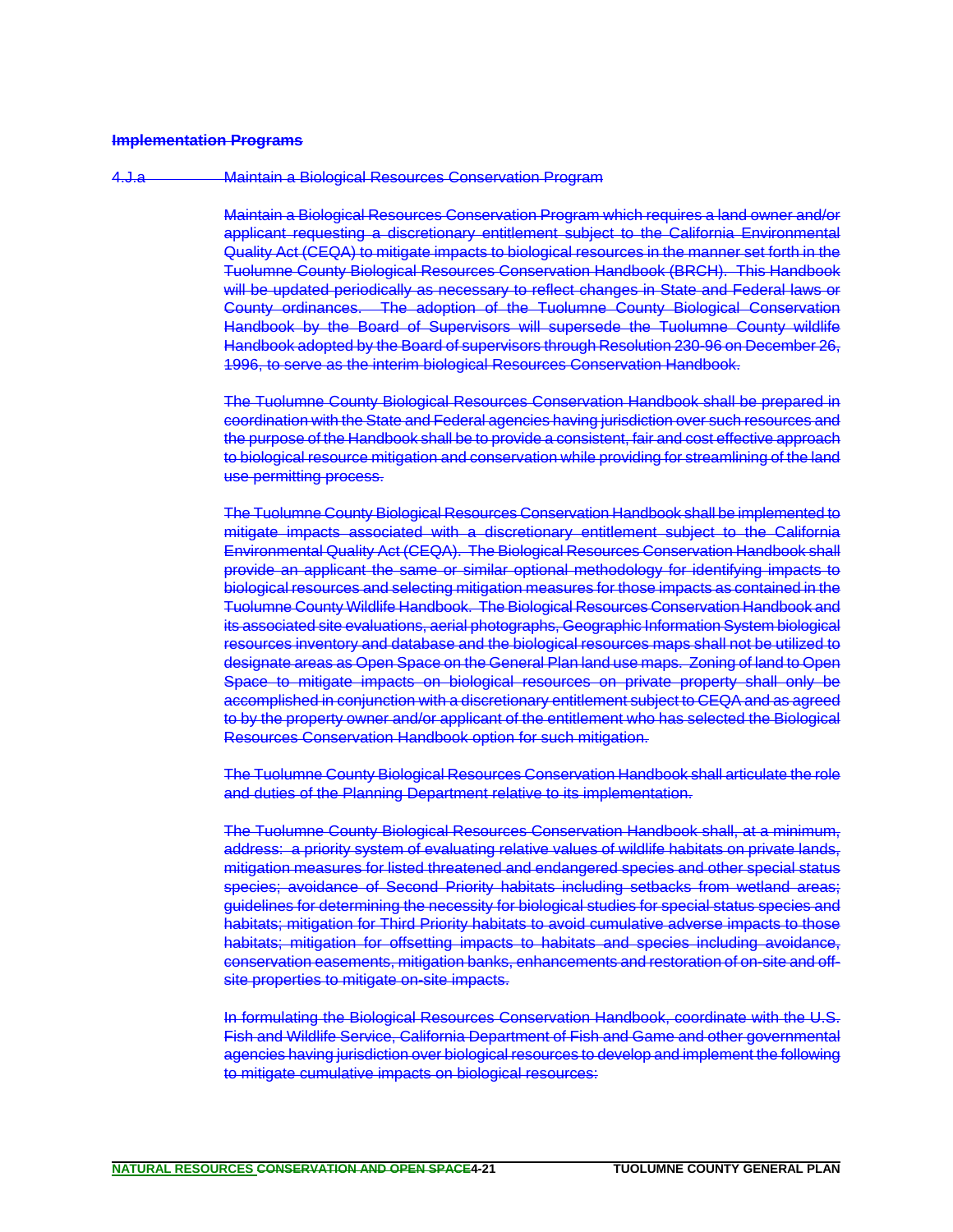- Guidelines for determining when surveys for rare, threatened and endangered species shall be required on private lands in conjunction with land development applications.
- Inventory and map of Gabbrodioritic soils (GAB), assessment of potential impacts to that habitat type and mitigation program for potential impacts.
- 3. Map of, and mitigation measures for impacts to, important deer migration corridors through the following Third Priority habitats: Ponderosa pine (ppn), Sierran mixed conifer (smc), Red Fir (rfr), Lodgepole pine (lpn), White fir (wfr), Subalpine conifer (scn), and Jeffrey pine (jpn) located above 3,000 feet in elevation.
- Minimum acreage preservation standards for the following third priority habitats: Blue oak woodland (bow), Blue Oak-bull pine woodland (bop), Chamise chaparral (chc), Mixed chaparral (mch), Montane chaparral (mcp), Montane hardwood (mhw), and Montane hardwood-conifer (mhc) and, if so determined by the California Department of Fish and Game, Live oak woodland (low) habitat.
- 5. Map of the distribution of the Live oak woodland (low) habitat, assessment of impacts to that habitat and mitigation program for potential impacts.
- 6. Minimum criteria for establishing and/or preserving existing species movement corridors between communities and buffers along riparian corridors to maintain the ability of wildlife to move to and from various habitats.

The Tuolumne County Biological Resources Conservation Handbook shall be updated at least once every five years to reflect new technical information and, if necessary, changes in local resource conditions. [Resolution 261-97 adopted December 2, 1997)]

4.J.b Recognize Open Space Value of Agricultural and Timber Lands

Recognize the open space provided by agricultural and timberlands by exempting lands designated on the General Plan land use maps as Timberland Production Zone (TPZ), or Agriculture (AG) when the parcel is 37 acres or larger and supports an agricultural or residential land use or is vacant, from the County's programs for conserving non-targeted biological resources. [Resolution 41-98 adopted March 24, 1998]

4.J.c No Net Loss of Wetland Habitat

Coordinate with the U.S. Army Corps of Engineers, the U.S. Fish and Wildlife Service, and the California Department of Fish and Game and any other governmental agency having jurisdiction over wetlands to comply with applicable Federal and State laws concerning "no net loss" of wetland areas. Develop, in coordination with these agencies, programs for mitigating impacts to wetlands that prioritize avoidance, on-site or off-site protection, and existing wetland acquisition higher than creation of new wetlands and include the programs in the County's Biological Resources Conservation Handbook referenced in Implementation Program 4.J.a and coordinate with these agencies at all levels of review of land development applications requiring a discretionary entitlement subject to the California Environmental Quality Act which do not utilize the County's Biological Resources Conservation Handbook to identify appropriate mitigation measures and to address Federal and State wetland laws. [Resolution 41-98 adopted March 24, 1998]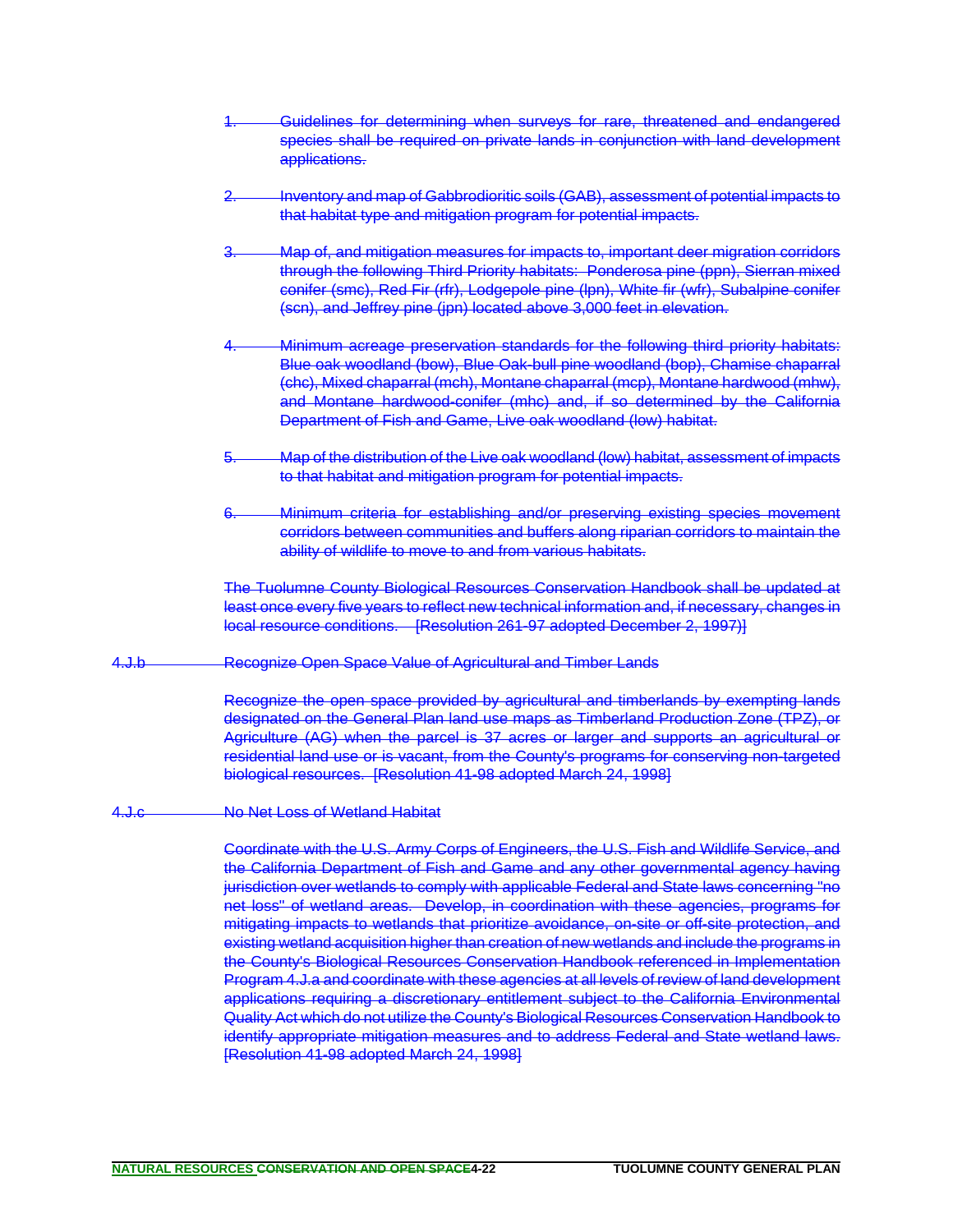#### 4.J.d No Net Loss of Second Priority Habitat Values

Require new development which is subject to review under the California Environmental Quality Act (CEQA) to achieve "no net loss" of habitat values for Valley Oak Woodland (VOW), Serpentine Soils (SER), Old Growth Coniferous Forest (OGC), Big Trees Forest (BTF), Old Growth Oak (OGO), Aspen Grove (ASP), Native Perennial Grasslands (PGS), Native Grasslands (NGS), and Cliff (CLF) habitats through avoidance or appropriate mitigation in accordance with the County's Biological Resources Conservation Program referenced in Implementation Program 4.J.a and through the CEQA process. Develop, in coordination with Federal and State agencies with jurisdiction over these habitats, programs for mitigating impacts to such habitats for inclusion in the County's Biological Resources Conservation Handbook referenced in Implementation Program 4.J.a and coordinate with these agencies at all levels of review of land development applications requiring a discretionary entitlement subject to the California Environmental Quality Act which do not utilize the County's Biological Resources Conservation Handbook to identify appropriate mitigation measures and to address Federal and State policies relative to these habitats.

4.J.e Minimize Conflicts Between Wildlife and Vehicular Traffic

Work with the California Department of Fish and Game, the California Highway Patrol and other resource and public safety officials to address the impacts associated with, and identify mitigation for, the inherent conflicts between wildlife and roadways.

**GOAL 4.K Encourage and support voluntary and educational efforts to preserve biological resources.**

#### **Policies**

- 4.K.1. Require all biological resources materials and programs generated by the County to be preapproved by the Board of Supervisors without delegation.
- 4.K.2 Develop, promote, identify and assist in the implementation of voluntary incentive programs to encourage private property owners to conserve high value biological resource areas.
- 4.K.3 Support efforts to identify and acquire high value biological resource areas from willing sellers on private lands, especially those biological resource areas that provide additional public benefits including educational, recreational and scenic opportunities, protect and encourage productive use of valuable agricultural lands and areas which provide buffers between defined communities.
- 4.K.4 Support educational programs which describe methods for habitat conservation, encourage voluntary efforts to protect and enhance biological resources, provide opportunities for ongoing study by local students, and provide opportunities for recreation and enjoyment by the community.

#### **Implementation Programs**

4.K.a Create a Voluntary Conservation/Incentive Program to Manage Biological Resources

Establish a Voluntary Conservation/Incentive Program involving willing property owners and including: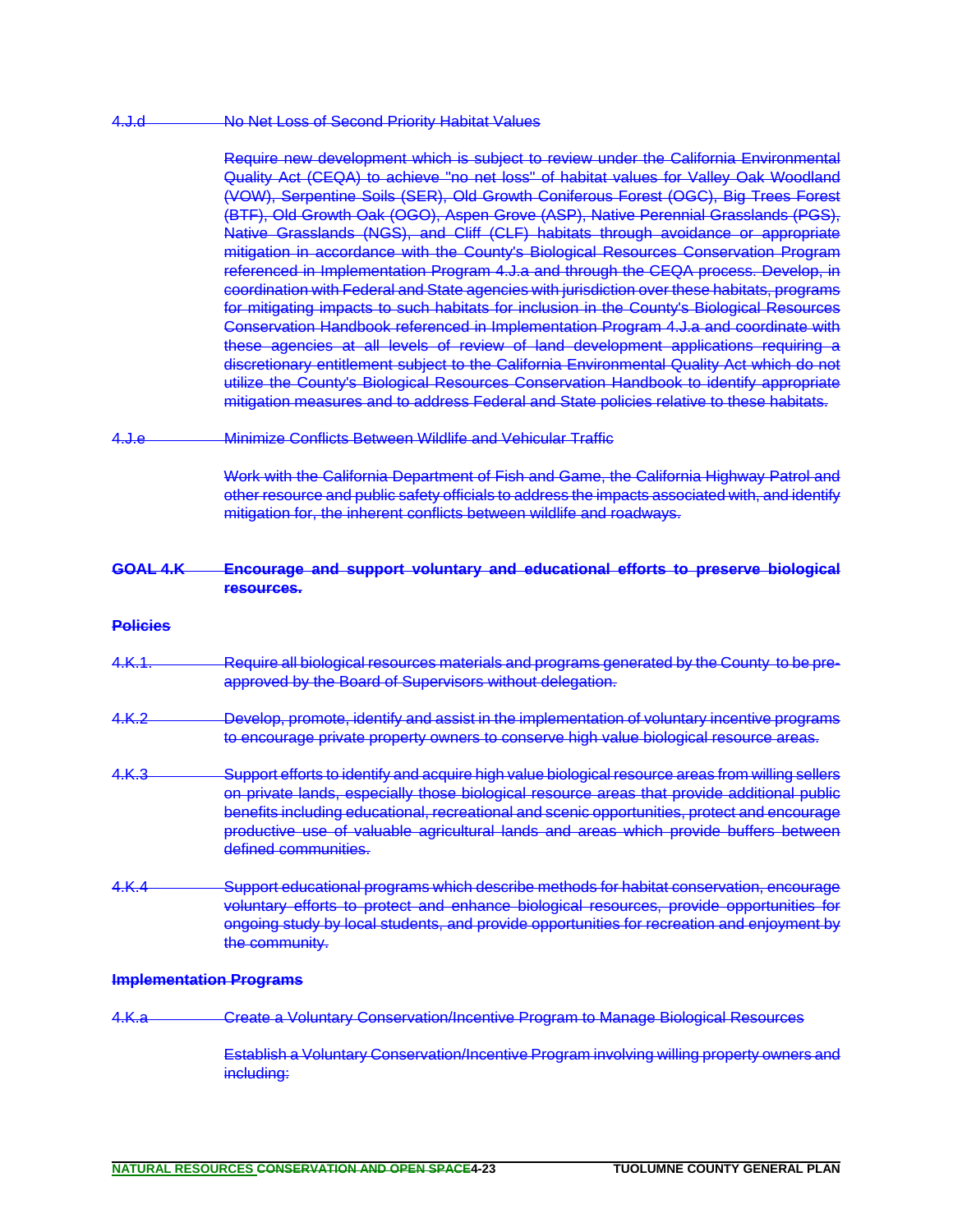- Notifying owners of valuable biological resources of available incentive programs including tax incentives and the California Forest Stewardship Program-Stewardship Incentive Program.
- Assisting willing owners to form agricultural preserves, enter into Williamson Act Contracts on land conforming to Williamson Act requirements, and zone resources for management at no cost.
- 3. Formulating recommended conservation easement models to assist property owners in protecting valuable biological resources for profit.
- 4. Applying for funding from local, state and federal grant sources to assist in the acquisition of valuable biological resources.
- 5. Developing voluntary tree protection guidelines which address, at a minimum, protecting driplines, avoiding compaction of soils, and proper irrigation. In addition, guidelines should address health and safety issues associated with trees located adjacent to local airports.
- 6. Identifying appropriate agencies to accept and/or manage land dedications, donations and conservation easements.

To assist in promoting this program, and new incentive programs as they become available, the Planning Department should act as a repository to collect and maintain brochures and handouts describing economic incentives including local, State and Federal tax advantages for donating land and selling conservation easements to conservation agencies.

4.K.b Create Voluntary Register of High Value Biological Resources

Create a voluntary survey program to identify high value biological resource areas and establish a voluntary register listing properties qualifying as such high value resources to assist in implementing voluntary preservation efforts, assist in reducing costs of new development associated with identifying biological resources and assist in avoiding project delays by identifying areas which may be acquired and/or managed as off-site mitigation areas to offset impacts to species and habitats, especially those located in areas identified for urban development under the General Plan. Surveys conducted on private property shall occur only with prior written permission of the landowner. Lands listed on the Register may qualify property owners for incentive programs, be acquired from willing sellers, or be managed in cooperation with willing landowners. The register should include, in addition to a wide range of habitat areas, Table Mountain as one of the County's most important scenic and biological resources and large tracts of oak and mixed-oak woodlands. Listing on the Register shall require the consent of the property owner.

4.K.c Support educational tree stewardship programs

Cooperate with the University of California Cooperative Extension, the California Department of Fish and Game, the California Oak Foundation and other interested agencies to develop a public education program encouraging voluntary stewardship of tree resources including:

- Providing brochures, produced by cooperating and interested agencies, illustrating native tree protection methods for construction near native trees.
- Distributing handouts promoting the retention of tree quality and quantity throughout the County by providing guidelines, including size and quantity, for replacing native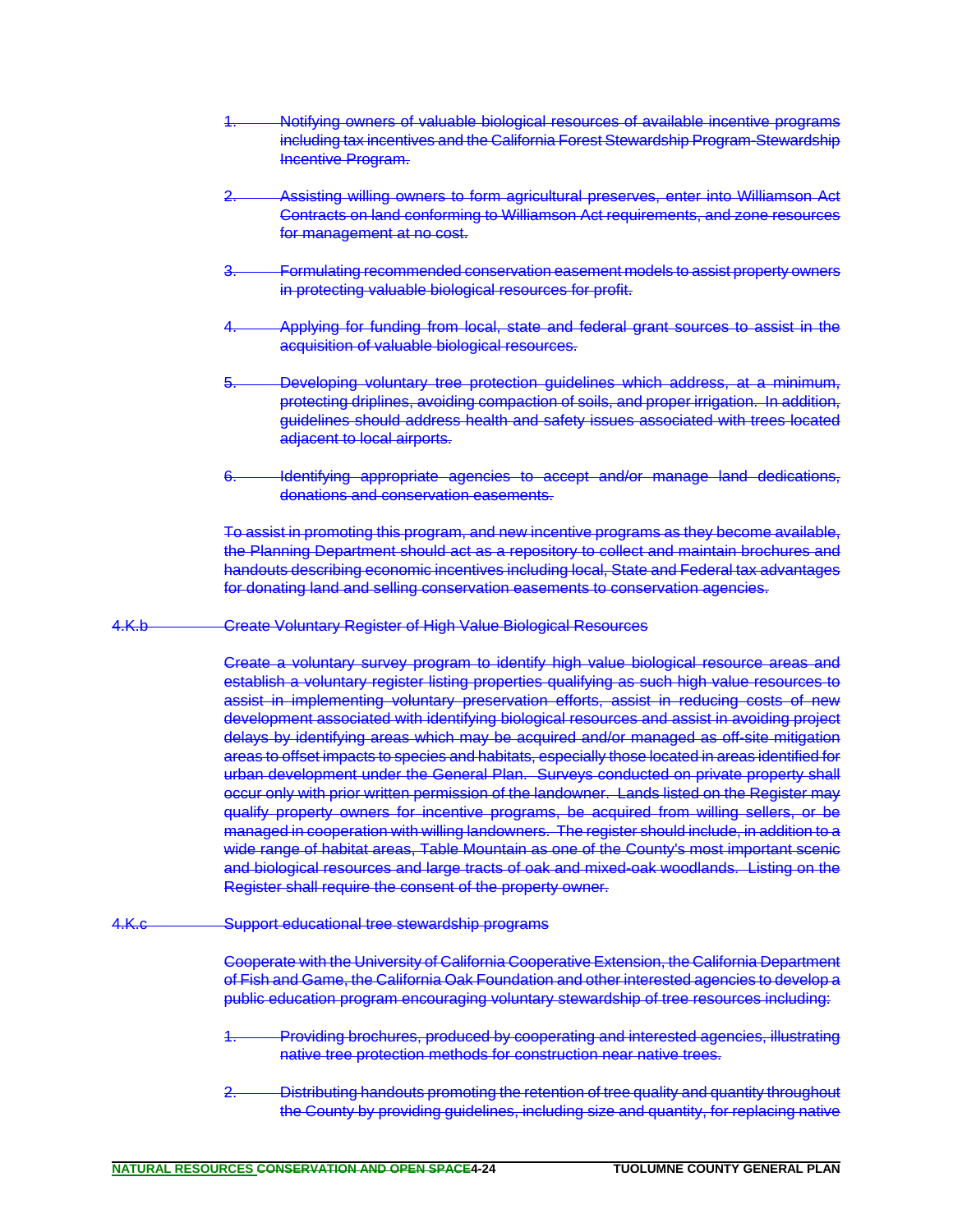|              | trees removed during construction. Handouts should be made available to the public<br>with Building and Grading Permits and at other public counters.                                                                                                                                                                                                                                                                                                                                      |
|--------------|--------------------------------------------------------------------------------------------------------------------------------------------------------------------------------------------------------------------------------------------------------------------------------------------------------------------------------------------------------------------------------------------------------------------------------------------------------------------------------------------|
|              | Promoting elementary and secondary school programs providing education on the<br><del>ó.</del><br>benefits of native trees and including acorn and tree planting programs.                                                                                                                                                                                                                                                                                                                 |
|              | Participation in workshops, educational field days, or presentations on tree care<br>including appropriate landscaping, erosion prevention, and tree preservation during<br>construction.                                                                                                                                                                                                                                                                                                  |
| 4.K.d        | <b>Public presentations for Biological Resource Conservation Program</b>                                                                                                                                                                                                                                                                                                                                                                                                                   |
|              | Maintain a public presentation program to inform interested agencies and schools of the<br><b>Biological Resources Conservation Program.</b>                                                                                                                                                                                                                                                                                                                                               |
| <u>4.К.е</u> | Update Tuolumne County Wildlife Project Brochure                                                                                                                                                                                                                                                                                                                                                                                                                                           |
|              | Revise and reprint the Tuolumne County Wildlife Project Brochure which summarizes the<br>biological management goals, policies and implementation programs for the County for<br>distribution to persons interested in new development projects in Tuolumne County. Include,<br>as feasible, a reference list of State and Federal agencies and regulations which might also<br>apply to local development projects. This action should be undertaken contingent upon<br>securing funding. |

**Responsibility for Programs:** Administration of the Implementation Programs listed in this section is the shared responsibility of the Board of Supervisors and Planning Department with the Planning Department serving as the primary administrator at the direction of the Board of Supervisors.

**Funding Sources:** Administration of Implementation Programs listed herein will be funded through the County's General Fund.

**Time Frame for Implementation:** The target date for implementation of the programs listed in this section related to establishment of conservation programs and provision of public information is FY 98-99; all other programs are ongoing.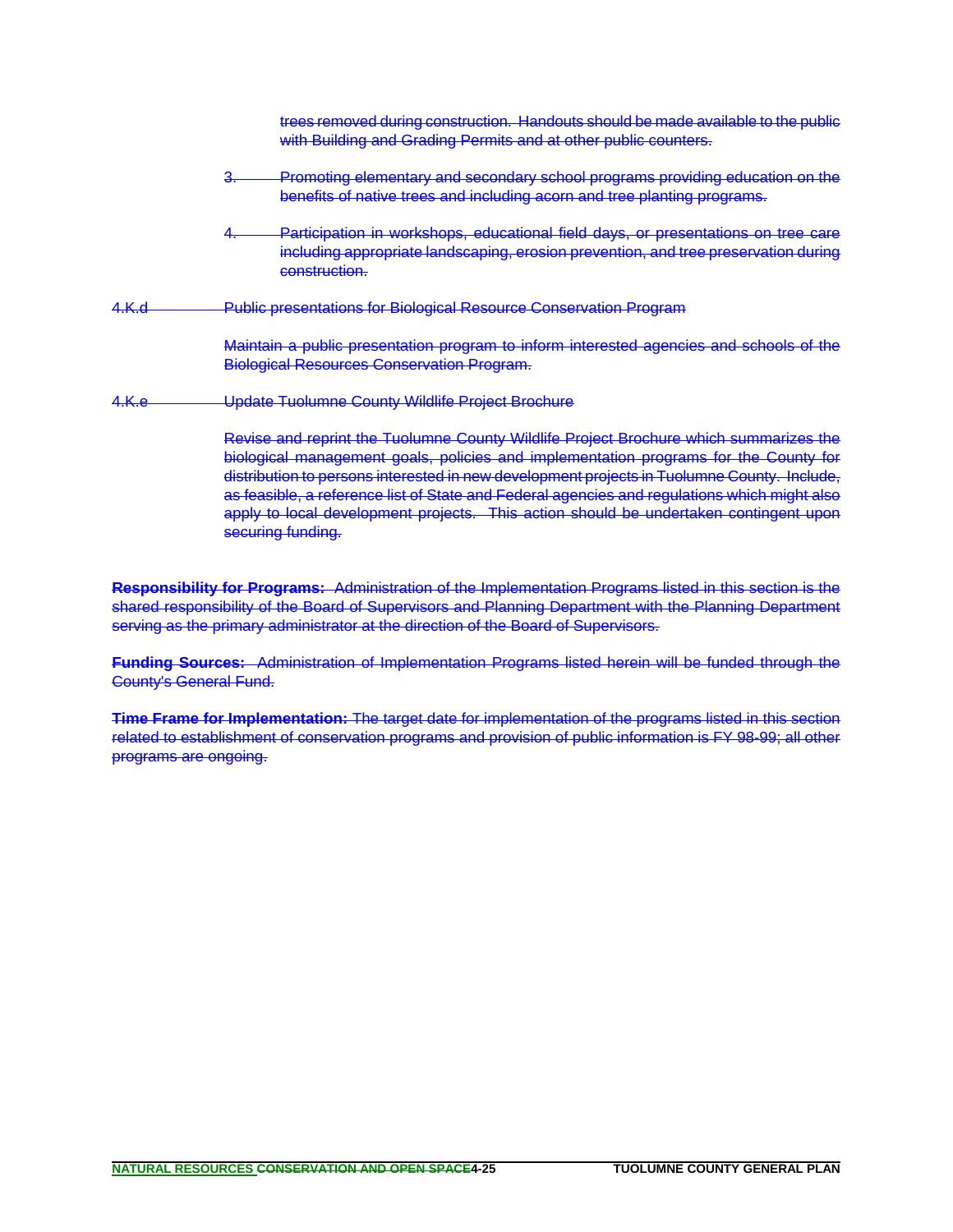### **BIOLOGICAL RESOURCES**

The Biological Resources Section of the Natural Resources Element recognizes the diversity of biological resources in Tuolumne County, which range from coniferous forests in the high Sierra to annual grasslands in the lower foothills. The County is bordered to the north by the Stanislaus River and is bisected by the Tuolumne River. These river systems and their tributaries provide riparian habitat, for which potential impacts associated with development must be addressed under state and federal law.

This section identifies measures to conserve those resources while balancing the rights of private property owners. This section recognizes that 77% of the land in the County is publicly owned or managed and provides conservation of biological resources and open space values. Large portions of the Stanislaus National Forest and Yosemite National Park are located in the County. These and other public lands within the County provide habitat for a wide variety of plants and animals.

This Section also recognizes that agricultural and timberlands provide open areas and habitat for wildlife. Many agricultural and timber management uses are compatible with conservation of biological resources. Approximately 163,000 (49%) of the 334,000 acres of privately owned land in Tuolumne County are designated for agricultural uses and approximately 87,000 acres (26%) are designated for timber production, which together represent 17.2% of all land in the County.



# Land Ownership in Tuolumne County

### Oak Woodlands

Section 21083.4 of the California Environmental Quality Act requires the County to determine if the conversion of oak woodlands resulting from a development project will have a significant effect on the environment. There are approximately 270,000 acres of oak woodlands in Tuolumne County. Approximately 146,000 acres (54%) of the oak woodlands in the County occur on public lands while 124,000 acres (46%) are on private lands. Of the total amount of oak woodlands in the County, approximately 67,000 acres (25%) occur on land designated for agriculture and 10,000 acres (4%) occur on land designated for timber production, leaving approximately 47,000 acres (17%) on private land that is developed, could be developed or could support additional development. Oak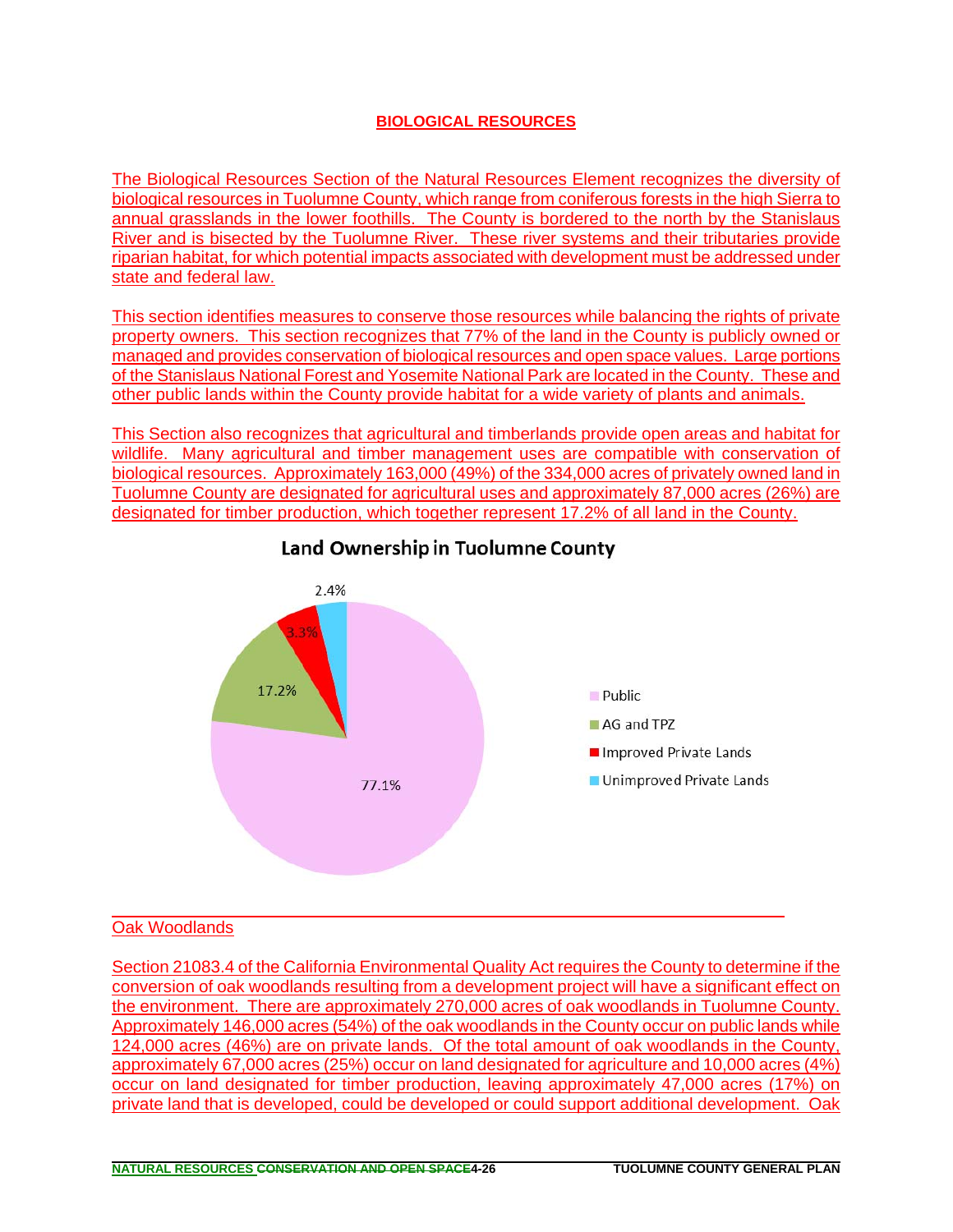trees not only provide wildlife habitat, they also contribute to the rural character of the County and the identity of our communities.



# Oak Woodlands in Tuolumne County

| Goal 4.J        | <b>Employ a balanced approach to the conservation of biological resources.</b>                                                                                                                                                                           |
|-----------------|----------------------------------------------------------------------------------------------------------------------------------------------------------------------------------------------------------------------------------------------------------|
| <b>Policies</b> |                                                                                                                                                                                                                                                          |
| 4. J.1          | Recognize that agricultural and timberlands that support an agricultural, timber<br>management or residential use or are unimproved may be compatible with<br>conservation of biological resources.                                                      |
| 4.J.2           | Recognize that wildlife, fish and their habitats provide scenic values and<br>opportunities for recreational uses and educational pursuits which are important to<br>County residents, attract visitors and are a major source of revenue to the County. |
| 4. J.3          | Provide local information to assist in the evaluation of biological resources.                                                                                                                                                                           |
| 4.J.4           | Evaluate impacts to biological resources in accordance with, but not exceeding, the<br>requirements of State and Federal law.                                                                                                                            |
| 4. J.5          | Balance the conservation of biological resources with the need to reduce wildland<br>fire hazards.                                                                                                                                                       |
| 4. J.6          | Recognize the problems associated with invasive plant species.                                                                                                                                                                                           |
| 4. J.7          | Encourage planting of native species or other drought tolerant species in<br>landscaping, revegetation and reclamation.                                                                                                                                  |
| 4.J.8           | Encourage development in urban areas and infill projects to minimize impacts to<br>biological resources.                                                                                                                                                 |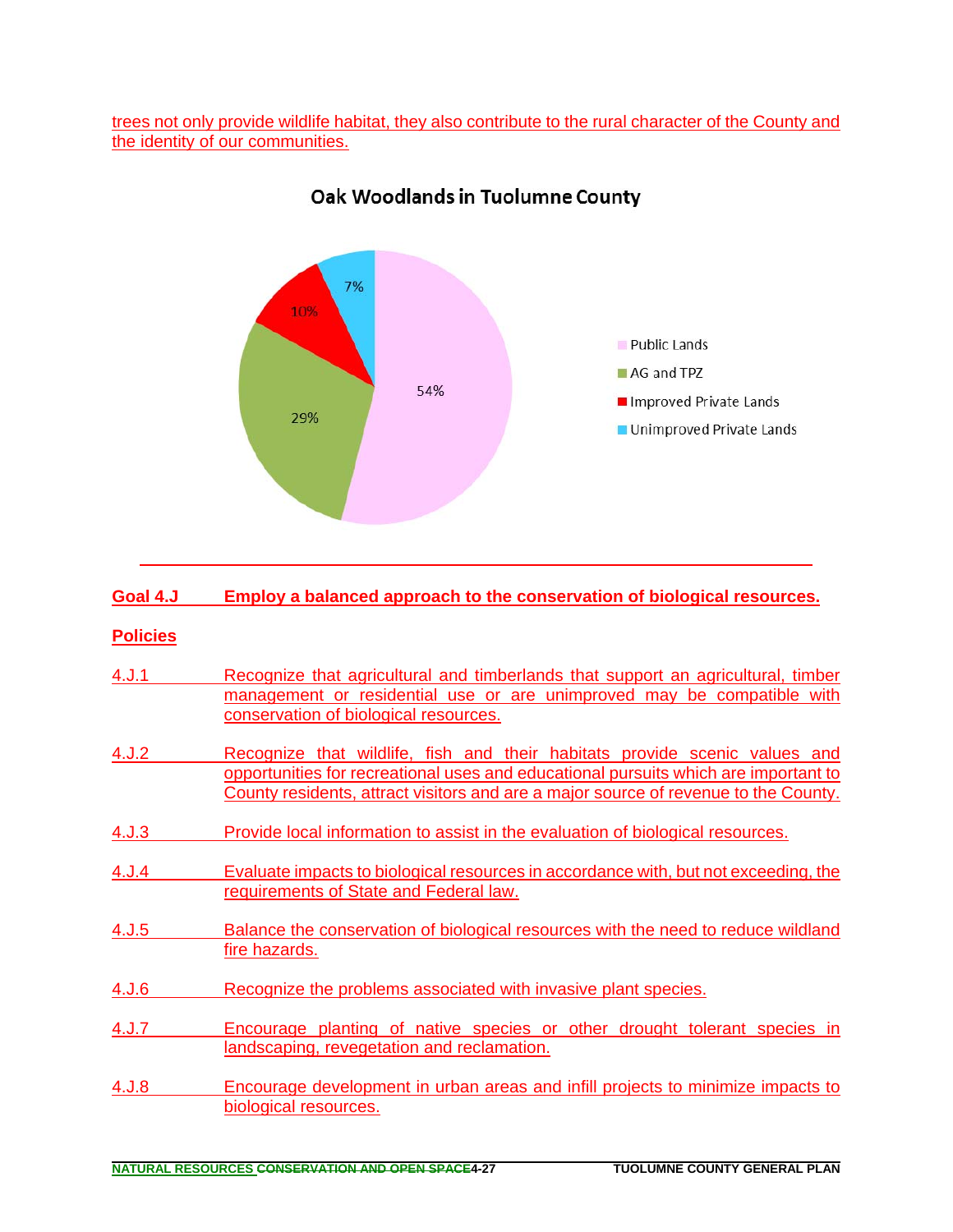### **Implementation Programs**

4.J.a Recognize Value of Agricultural and Timberlands

Recognize that the open area provided by land designated as Agricultural (AG) or Timber Production (TPZ) on the General Plan land use diagrams that supports an agricultural, timber management or residential land use or is unimproved may be used to provide on-site or off-site mitigation for development projects.

4.J.b Allow Use of Conservation Areas

Allow trails, other recreational uses and educational pursuits in areas conserved for biological resources if the effects of such uses are determined to be compatible with conservation of the resources.

4.J.c Provide Information

Provide the following information to assist in the evaluation of biological resources:

- Tuolumne County Wildlife Maps
- Aerial photography
- Deer Herd Maps and Management Plans
- 4.J.d Digitize Tuolumne County Wildlife Habitat Maps

Complete digitizing the Tuolumne County Wildlife Maps to assist in evaluating the effects of land development projects.

- 4.J.e Property Owner Consent Required to Designate Land Open Space
	- The County shall not designate areas as Open Space (O) on the General Plan land use diagrams without the consent of the property owner.
- 4.J.f Property Owner Consent Required to Zone Property to Open Space

The County shall not zone areas to O (Open Space) or O-1 (Open Space-1) without the consent of the property owner.

4.J.g Mitigate Impacts Consistent with State and Federal Law

Require development that is subject to a discretionary entitlement from the County and to environmental review under the California Environmental Quality Act (CEQA) to evaluate potential impacts to biological resources and mitigate significant impacts for the following or as otherwise required by State or Federal law:

- Threatened and Endangered plant and animal species listed by the Federal Endangered Species Act.
- Rare, Threatened and Endangered plant and animal species listed by the California Endangered Species Act.
- Other special status species including, but not limited to, Federal candidate species for listing, State candidate species for listing, California Fully Protected Species, California Species of Special Concern, State designated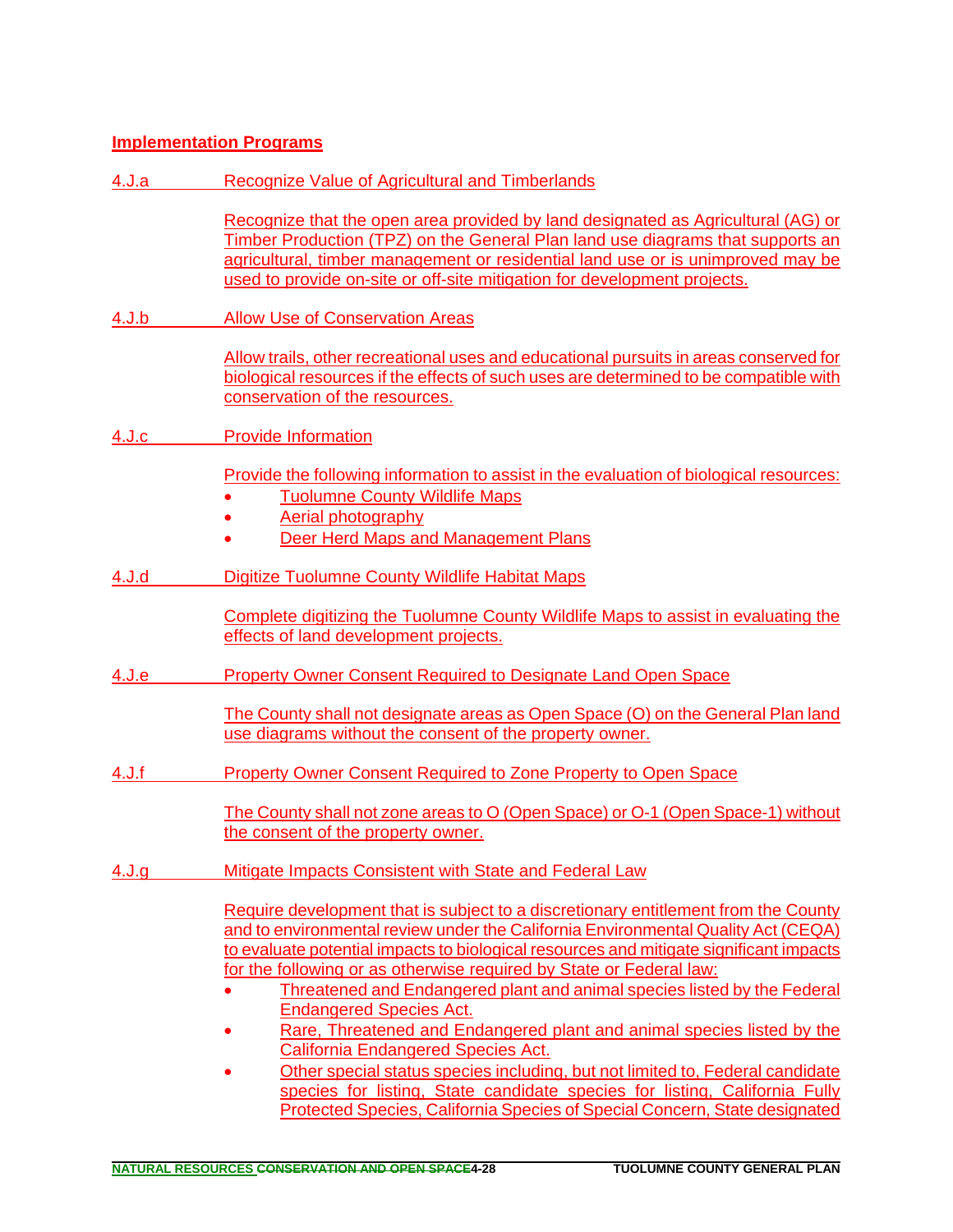|       | Birds of Prey (subject to Section 3503.5 of the Fish and Game Code), birds<br>subject to the Migratory Bird Treaty Act, plant species listed by the California<br>Native Plant Society as Rank 1 or 2, bald eagles and golden eagles.<br>Wetlands under either Federal or State jurisdiction.<br>Oak woodlands, except as provided in Implementation Program 4.J.h.                                                                                                                                                                                                                                                                                     |
|-------|---------------------------------------------------------------------------------------------------------------------------------------------------------------------------------------------------------------------------------------------------------------------------------------------------------------------------------------------------------------------------------------------------------------------------------------------------------------------------------------------------------------------------------------------------------------------------------------------------------------------------------------------------------|
| 4.J.h | <b>Thresholds of Significance for Oak Woodland Conversion</b>                                                                                                                                                                                                                                                                                                                                                                                                                                                                                                                                                                                           |
|       | <b>Establish thresholds of significance under the California Environmental Quality Act</b><br>(CEQA) for the conversion of oak woodlands in Tuolumne County as follows:<br>Oak woodland conversion on parcels two acres or smaller in area or that are<br>designated for urban land uses is not considered a significant impact.<br>Oak woodland conversion on parcels larger than two acres in area where<br>the oak woodland would be reduced by less than the following percentages<br>is not considered a significant impact:<br>Parcel size greater than 2 acres up to 10 acres = $50\%$<br>Parcel size greater than 10 acres up to 20 acres = 25% |
|       | Parcel size greater than 20 acres = 5 acres or 10%, whichever is greater<br>Oak woodland conversion on parcels larger than two acres in area or not<br>designated for urban land uses may be considered to not be a significant<br>impact if so determined by the decision making body after considering an<br>analysis prepared by a biologist, botanist, arborist or registered professional<br>forester on the County's list of approved environmental consultants.                                                                                                                                                                                  |
| 4.J.i | <b>Wildland Fuel Reduction in Biological Resources Conservation Areas</b>                                                                                                                                                                                                                                                                                                                                                                                                                                                                                                                                                                               |
|       | Consult with the Tuolumne County Fire Department, California Department of<br>Forestry and Fire Protection and the California Department of Fish and Wildlife to<br>identify acceptable levels of wildland fuel reduction in areas conserved for biological<br>resources on a programmatic basis or a project specific basis.                                                                                                                                                                                                                                                                                                                           |
| 4.J.j | <b>Vegetation Removal for Fire Protection</b>                                                                                                                                                                                                                                                                                                                                                                                                                                                                                                                                                                                                           |
|       | Encourage vegetation removal for fire protection purposes or as otherwise required<br>by the Tuolumne County Fire Department in the O (Open Space) zoning district or<br>areas conserved through AE-37 (Exclusive Agricultural, Thirty Seven Acre Minimum)<br>zoning, provided such vegetation removal is addressed in a management plan<br>prepared by a biologist on the County's list of approved environmental consultants<br>and approved by the County following review under the California Environmental<br><b>Quality Act.</b>                                                                                                                 |
| 4.J.k | <b>Eradicate Invasive Plant Species</b>                                                                                                                                                                                                                                                                                                                                                                                                                                                                                                                                                                                                                 |
|       | Support the efforts of the Agricultural Commissioner to eradicate invasive plant<br>species from the County. Refer applications for discretionary land development<br>entitlements to the Agricultural Commissioner to identify potential impacts from<br>invasive plant species and recommend appropriate mitigation measures.<br><b>Encourage eradication of invasive plant species in biological resource conservation</b><br>areas provided such eradication is addressed in a management plan prepared by a                                                                                                                                        |

biologist on the County's list of approved environmental consultants and approved by the County following review under the California Environmental Quality Act.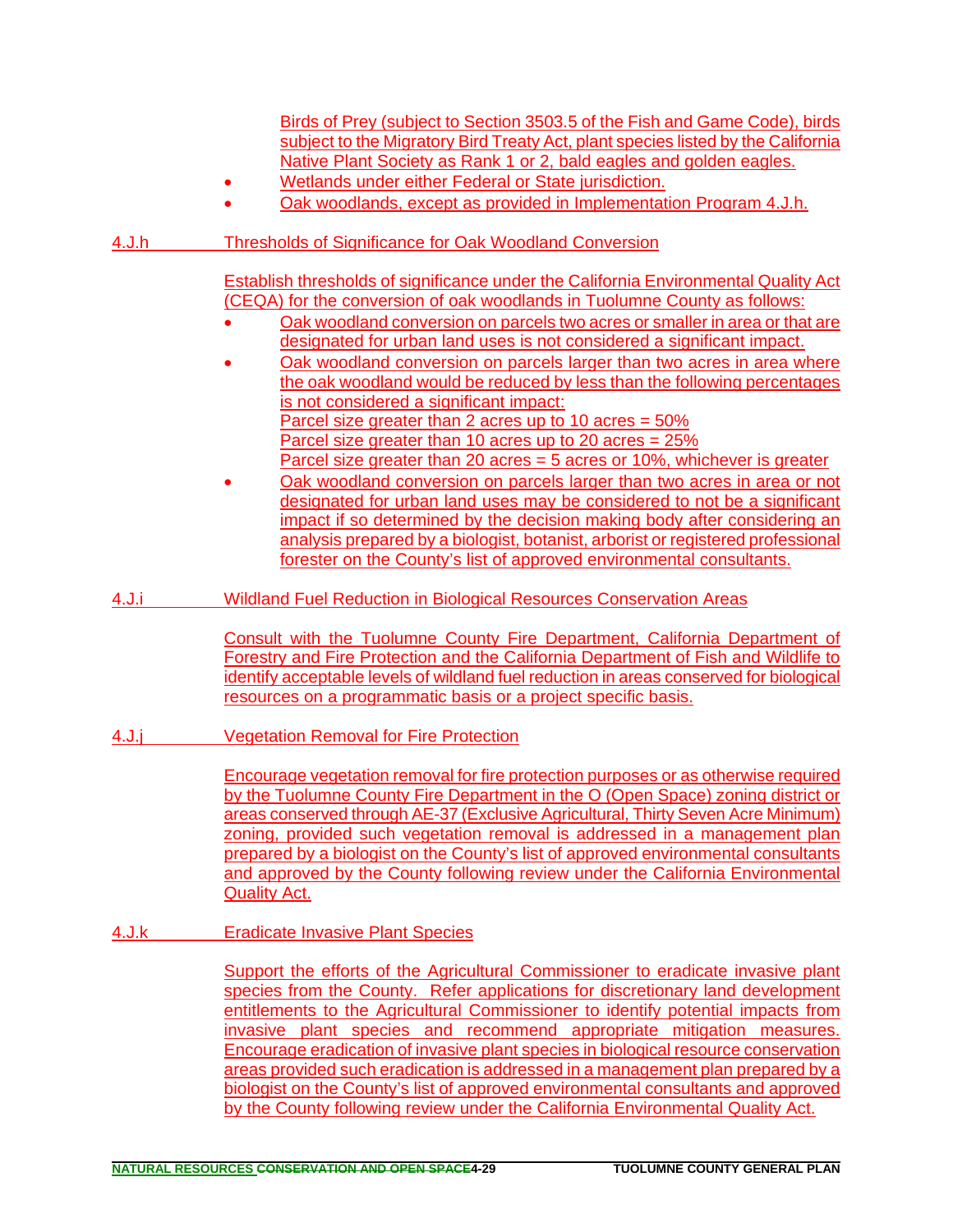| 4. J. I         | <b>Seek Funding for Eradication of Invasive Plant Species</b>                                                                                                                                                                                                                                                                                                                           |
|-----------------|-----------------------------------------------------------------------------------------------------------------------------------------------------------------------------------------------------------------------------------------------------------------------------------------------------------------------------------------------------------------------------------------|
|                 | Support the efforts of the Agricultural Commissioner to seek grant and other funding<br>sources for programs to eradicate invasive plant species from the County.                                                                                                                                                                                                                       |
| 4.J.m           | <b>Programmatic Approach for Vegetation Removal</b>                                                                                                                                                                                                                                                                                                                                     |
|                 | Develop a programmatic approach to vegetation removal for fire protection purposes<br>and eradication of invasive plant species that is implemented through an<br>administrative process with the decision making authority at the staff level and the<br>opportunity to appeal the decision to the Planning Commission and Board of<br>Supervisors.                                    |
| <u>4.J.n</u>    | <b>Encourage Vegetation Removal by Providing Incentives</b>                                                                                                                                                                                                                                                                                                                             |
|                 | Encourage the removal of vegetation for fire protection and eradication of invasive<br>plant species by providing incentives, such as assisting property owners in<br>identifying the appropriate methods to utilize and waiving fees for County services.                                                                                                                              |
| 4.J.o           | Utilize Native Species and Other Drought Tolerant Species                                                                                                                                                                                                                                                                                                                               |
|                 | Encourage the use of native species and other drought tolerant species listed on the<br>Tuolumne County Landscape Guidelines for landscaping, revegetation and<br>reclamation to promote water efficiency and reduce impacts associated with exotic<br>species.                                                                                                                         |
| 4.J.p           | <b>Encourage Development in Urban and Infill Areas</b>                                                                                                                                                                                                                                                                                                                                  |
|                 | Provide incentives to encourage development in urban and infill areas to minimize<br>impacts to biological resources.                                                                                                                                                                                                                                                                   |
| 4.J.q           | <b>Reduced Impacts from Urban and Infill Development</b>                                                                                                                                                                                                                                                                                                                                |
|                 | When evaluating land development projects proposed in urban and infill areas,<br>recognize that there may be reduced impacts to biological resources from<br>concentrating new development adjacent to existing developed areas rather than<br>disturbing remote areas that are free from the effects of development.                                                                   |
| Goal 4.K:       | Support voluntary and educational efforts to conserve biological resources.                                                                                                                                                                                                                                                                                                             |
| <b>Policies</b> |                                                                                                                                                                                                                                                                                                                                                                                         |
| <u>4.K.1</u>    | Develop, promote, identify and assist in the implementation of voluntary incentive<br>programs to encourage private property owners to conserve areas that support high<br>value biological resources, such as habitat for rare, threatened and endangered<br>species; habitats that are particularly valuable to wildlife and/or rare in the County;<br>and undisturbed oak woodlands. |
| 4.K.2           | Support efforts to identify and acquire high value biological resource areas on                                                                                                                                                                                                                                                                                                         |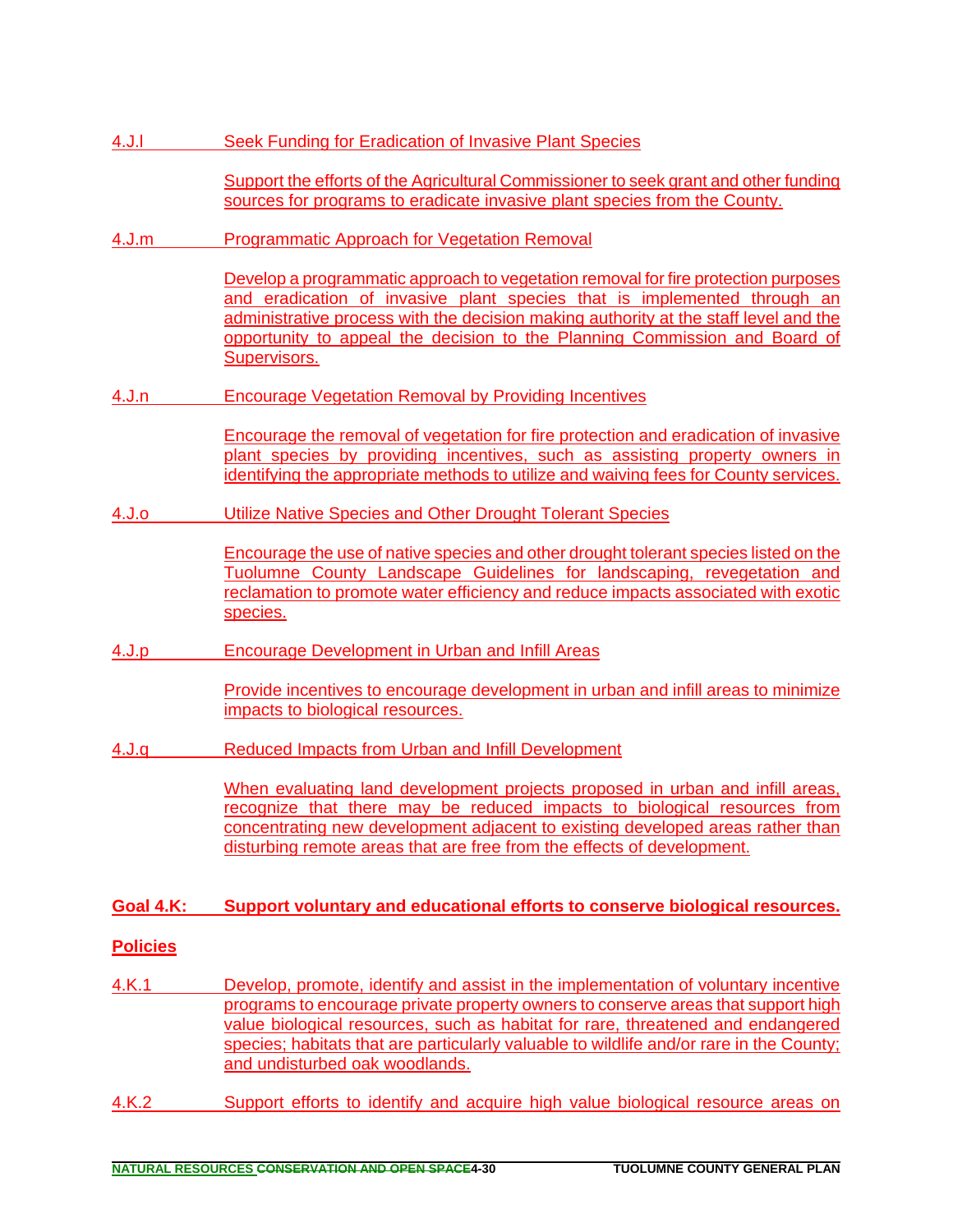private lands from willing sellers, especially those areas that provide additional public benefits including educational, recreational and scenic opportunities, protect and encourage productive use of valuable agricultural lands and areas which provide buffers between defined communities.

- 4.K.3 Support educational programs which describe methods of habitat conservation, encourage voluntary efforts to protect and enhance biological resources, provide opportunities for ongoing study by local students, and provide opportunities for recreation and enjoyment by the community.
- 4.K.4 Encourage the conservation of oak woodlands and the preservation of heritage trees.

### **Implementation Programs**

- 4.K.a Create a Voluntary Register of High Value Biological Resources
	- Create a voluntary register of high value biological resources, such as habitat for rare, threatened and endangered species; habitats that are particularly valuable to wildlife and/or rare in the County; and undisturbed oak woodlands. Listing on the register shall only occur at the request of the property owner. Prior to listing an area on the register, the area shall be surveyed by County Staff or a biologist on the County's list of approved environmental consultants to verify the value of the biological resources thereon. Surveys conducted on private property shall occur only with prior written permission from the property owner. The register would assist in implementing voluntary preservation efforts, assist in reducing the cost of new development associated with identifying biological resources and identifying areas which may be acquired and/or managed as off-site areas to mitigate impacts of new development. Lands listed on the register may qualify the owner for incentive programs, be acquired from willing sellers, or be managed in cooperation with willing property owners. Oak woodlands listed on the register could be purchased by the County or conserved through an easement using the Tuolumne County Oak Woodlands Conservation Fund.
- 4.K.b Notify Owners of Incentive Programs

Notify owners of high value biological resources of available incentive programs including tax incentives and the California Forest Stewardship Program.

4.K.c Williamson Act Contracts

Assist willing property owners to form agricultural preserves and enter into Williamson Act contracts to conserve biological resources on land conforming to the requirements of the Williamson Act. Consider amending the County application fee schedule to allow processing such applications at no cost.

4.K.d Apply for Grants

 Apply for grants from local, state and federal sources to assist in funding the acquisition of high value biological resources, such as habitat for rare, threatened and endangered species, habitats that are particularly valuable to wildlife and/or rare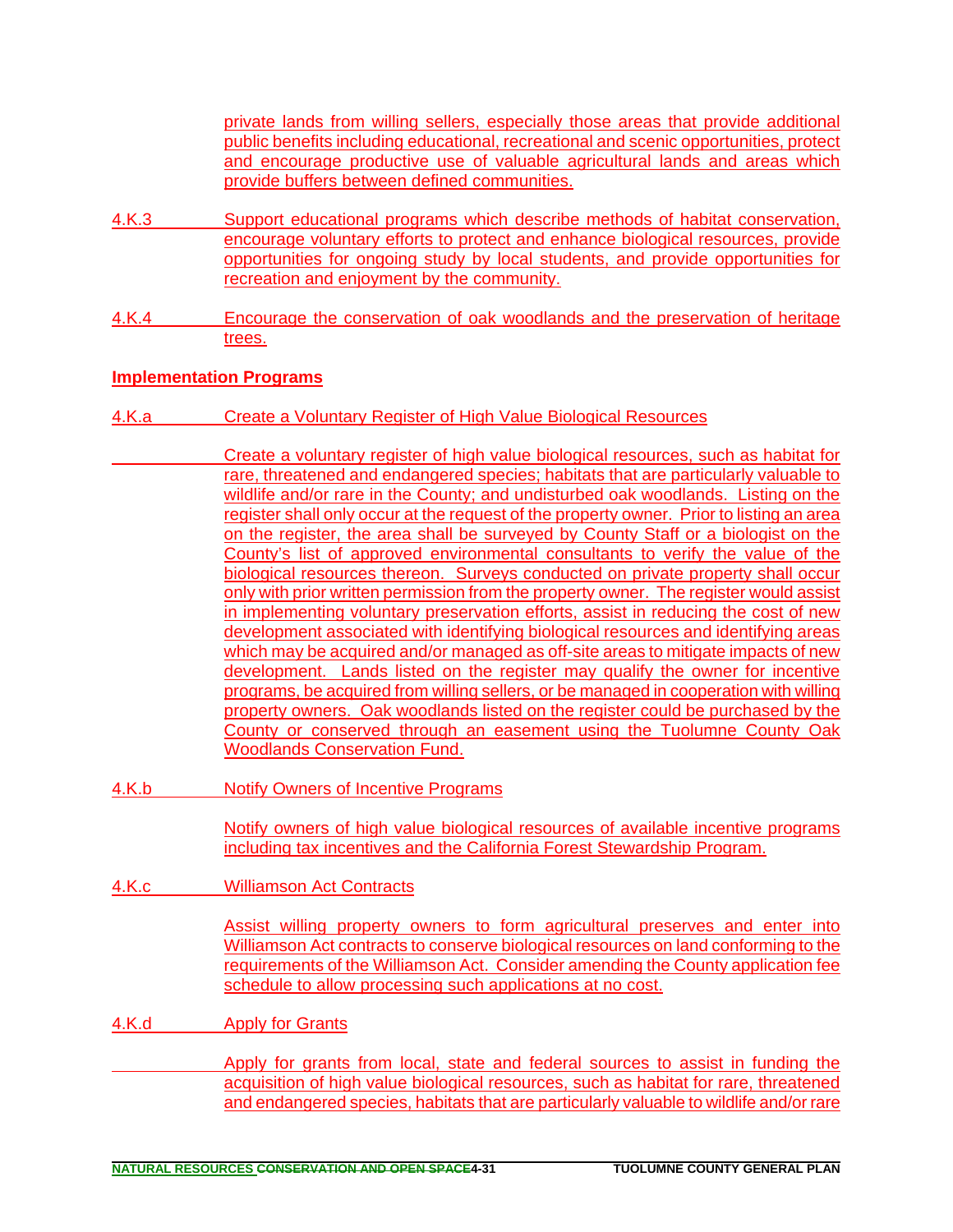in the County, and undisturbed oak woodlands.

4.K.e Identify Agencies

 Identify agencies to accept and/or manage land dedications, donations and conservation easements.

- 4.K.f Tuolumne County Oak Woodland Voluntary Management Guidelines
	- Continue to make the Tuolumne County Oak Woodland Voluntary Management Guidelines available to property owners upon request to assist them with voluntary conservation of oak woodlands.
- 4.K.g Support Tree Stewardship Programs
	- Cooperate with the University of California Cooperative Extension, the California Department of Fish and Wildlife, the California Oak Foundation and similar agencies in their efforts to encourage voluntary stewardship of tree resources including:
		- 1. Providing brochures, produced by these and other interested agencies, illustrating protection methods for construction near native trees.
		- 2. Distributing handouts promoting the retention of tree quality and quantity throughout the County by providing guidelines for replacing native trees removed during construction, including size and quantity.
		- 3. Promoting elementary and secondary school programs providing education on the benefits of native trees and including acorn and tree planting programs.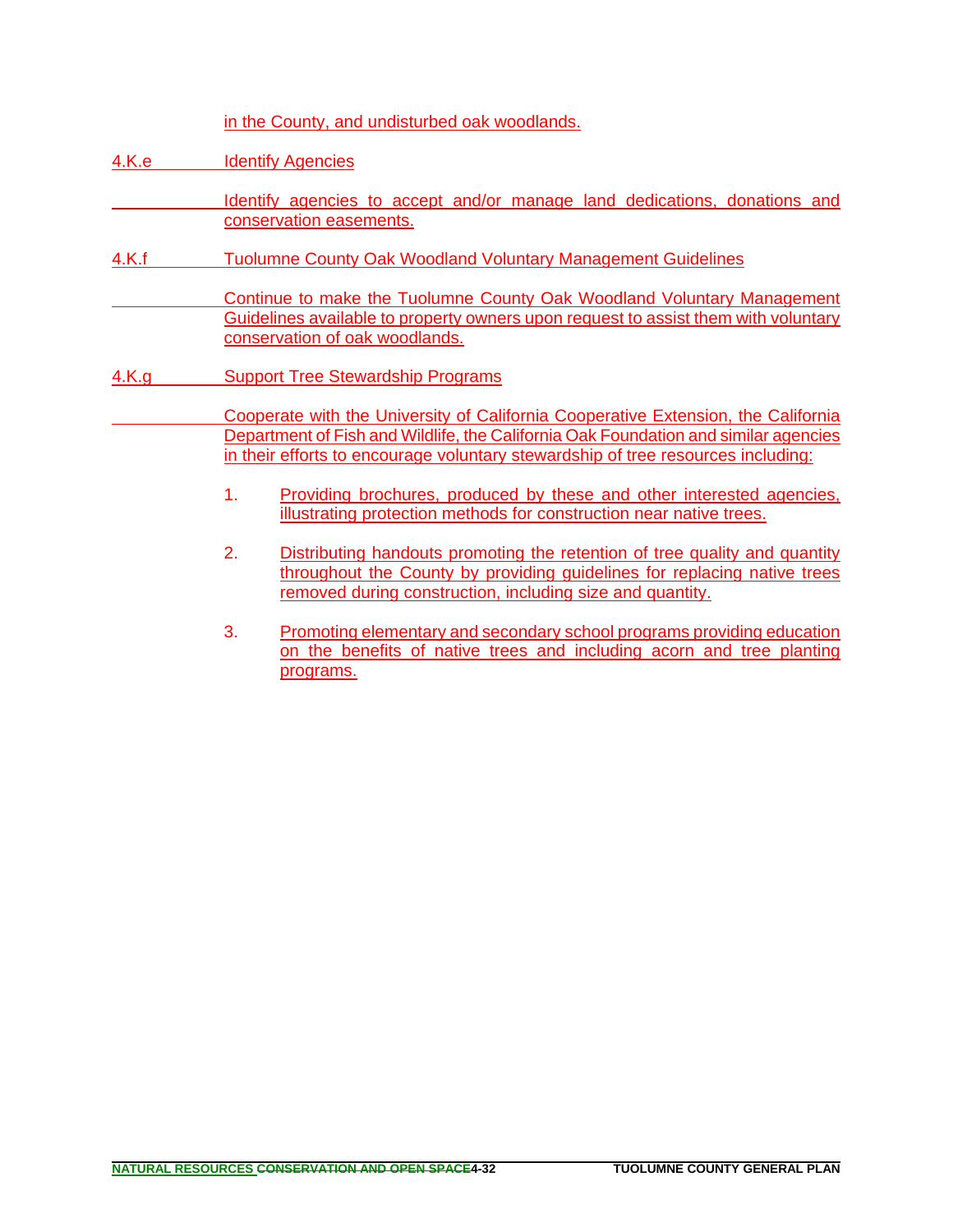#### **WATER RESOURCES**

This Water Resources Section of the Conservation and Open Space Element addresses the conservation, development, and utilization of water resources, and the protection of the quality and quantity of these essential resources.

| <b>GOAL 4.L</b>  | Conserve the quality and quantity of the County's water resources, while protecting<br>the rights of the land owner.                                                                                                                                                                                                                                                                                                                                                                                           |
|------------------|----------------------------------------------------------------------------------------------------------------------------------------------------------------------------------------------------------------------------------------------------------------------------------------------------------------------------------------------------------------------------------------------------------------------------------------------------------------------------------------------------------------|
| <b>Policies</b>  |                                                                                                                                                                                                                                                                                                                                                                                                                                                                                                                |
| 4.L.1            | Protect the quality of the County's water resources. Prevent surface water and groundwater<br>contamination by insuring Tuolumne County development standards are adequate to protect<br>water resources. [Resolution 41-98 adopted March 24, 1998]                                                                                                                                                                                                                                                            |
| <u>4.L.2</u>     | Require new urbanization to locate in areas where public water and sewer services are<br>available or can be developed. [Resolution 41-98 adopted March 24, 1998]                                                                                                                                                                                                                                                                                                                                              |
| <del>4.L.3</del> | Support the efforts of the local water agencies in identifying and procuring new water<br>resources to meet projected future demands from growth in the County, including the use of<br>reclaimed water for non-potable uses.                                                                                                                                                                                                                                                                                  |
| <u>4.L.4</u>     | Encourage the conservation of water resources in a systematic manner that is sensitive to the<br>maintenance of water quality, natural capacities, ecological values, and consideration of the<br>many water related needs of the County.                                                                                                                                                                                                                                                                      |
| <u>4.L.5</u>     | Require new development to connect to public water and public sewer where harmful<br>areawide impacts to groundwater exist based on known hazard areas. [Resolution 41-98<br>adopted March 24, 1998]                                                                                                                                                                                                                                                                                                           |
| <u>4.L.6</u>     | Recognize that the decisions made by the County of Tuolumne concerning water resources<br>has an effect on the State of California's ability to meet its water supply needs for all<br>beneficial uses of water, including urban, agricultural, environmental and other uses, such as<br>recreation and power generation and that Tuolumne County has an important stakeholder<br>interest in the success of the State's water management efforts.                                                             |
| 4.L.7            | Support the State's efforts to implement the Water Resources and Delta Restoration Clean,<br>Safe, Reliable Water Supply for Cities, Farms, and the Environment Act of 1996 by<br>encouraging water conservation and watershed rehabilitation programs initiated by water<br>agencies, other public agencies and private entities.                                                                                                                                                                             |
| <u>4.L.8</u>     | Participate in the State and Federal sponsored CAL-FED program to develop comprehensive<br>and long-term solutions to the problems of the San Francisco Bay/Sacramento-San Joaquin<br>Delta Estuary (bay-delta) which is nationally recognized as both an important feature of the<br>State's environment and an important component of the State's water supply system by<br>promoting improved management of watersheds in Tuolumne County to contribute to long-<br>term bay-delta recovery and protection. |
| 4.L.9            | Recognize that clean water is essential to the public health, safety and welfare; fosters<br>economic development and job creation; protects the environment; maintains fish and wildlife;<br>and supports recreation.                                                                                                                                                                                                                                                                                         |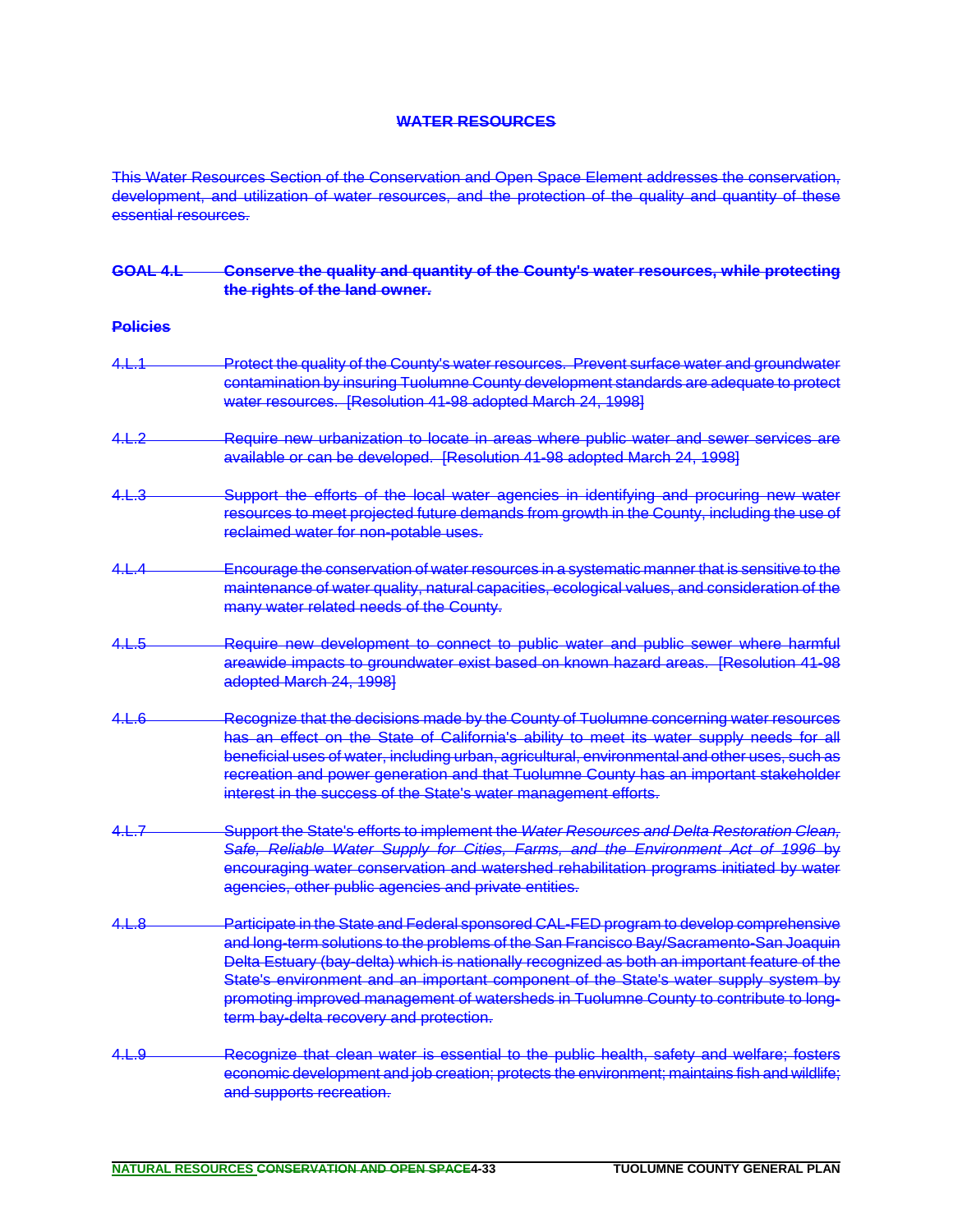4.L.10 **Encourage water resources to be protected from pollution, conserved, and recycled** whenever possible to provide for continued economic, community, and social growth. 4.L.11 Promote improved watershed health and improved water quality and water quantity yields of the watersheds in Tuolumne County.

#### **Implementation Programs**

4.L.a Develop Conservation Program for Water Resources

Develop a conservation program for important water resources in conjunction with the County's biological resources conservation program which has been sanctioned by the Federal and State agencies having jurisdiction over such resources to facilitate a consistent, fair and cost-effective approach to water resource mitigation and encourages and supports the restoration of degraded riparian areas through public education programs demonstrating the value of healthy riparian habitats in protecting water quality, and provide for permit streamlining while conserving important water resources. Applicants seeking discretionary entitlements subject to the California Environmental Quality Act shall have the option of using the County's water resource conservation program to mitigate impacts from their projects on such resources or pursue a project specific mitigation program to comply with environmental regulations in effect at that time. They shall also be entitled to mitigation credits for restoration projects in degraded riparian areas as provided in the County is water resources conservation program. Important water resource areas include reservoirs, lakes, ponds, marshes, springs, vernal pools, wetlands, rivers, water supply ditches, and perennial and intermittent streams as identified on the United States Geological Survey (USGS) maps. The water conservation program shall address the following minimum standards:

- Provision for the continued implementation of the National Pollution Discharge Elimination System (NPDES) permitting program enforced by the Central Valley Regional Water Quality Control Board (CVRWQCB).
- 2. Maintaining vegetative filters and/or buffers adjacent to water resources to assist in reducing the introduction of sediments and pollutants into surface water resources.
- 3. Best Management Practices for grading on steep slopes, maintaining sediments onsite, preserving adjacent parcel owner property values by avoiding or reducing substantial runoff over neighboring properties and revegetating and/or terracing on large cut and fill slopes.
- Flexible development standards for reducing grading, where appropriate.
- Methods for avoiding and maintaining water resources which are to be avoided during construction and maintained on-site.
- 6. Assignment of responsibility for the maintenance of sedimentation control facilities on and revegetating graded areas that are abandoned during construction. [Resolution 41-98 adopted March 24, 1998]
- 4.L.b **Land Uses Adjacent to Public Drinking Water Reservoirs**

Participate in the State Source Water Assessment Program. Amend Tuolumne County Ordinance Codes to provide for local source water protection and wellhead protection programs to protect the sources of drinking water supplies in compliance with the State Source Water Assessment Program. In the interim, require new areas proposed for urban land uses (HDR, MDR, LDR, NC, GC, HC, and MU) and industrial land uses (BP, LI, and HI)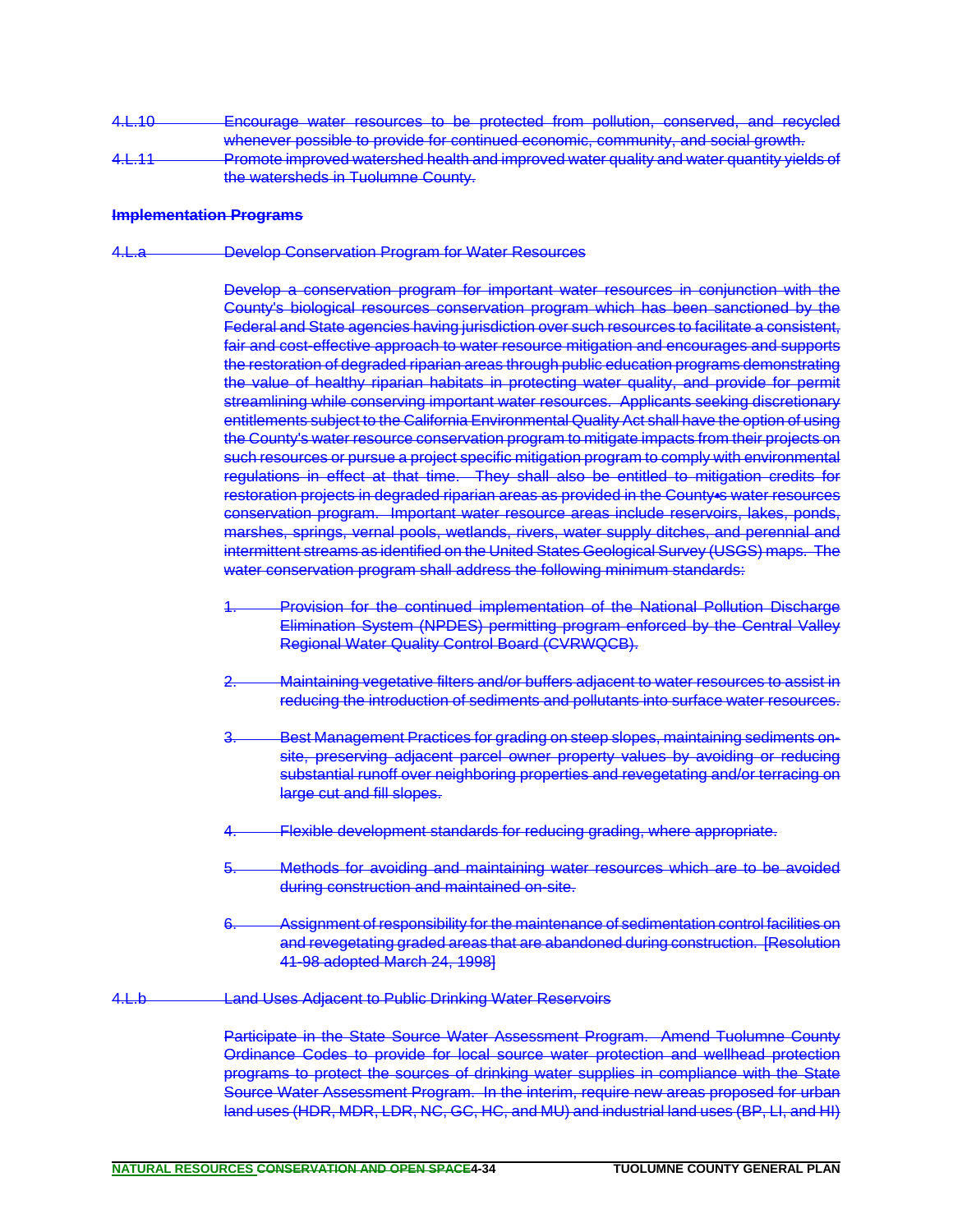|             | on the General Plan maps to avoid being located above public drinking water reservoirs and<br>open (uncovered or unpiped) public drinking water conveyances (ditches, flumes, and canals)<br>where discharge or contamination is likely to occur, unless public water and sewer are<br>available or can be developed, or impacts can be mitigated. [Resolution 41-98 adopted<br>March 24, 1998] |
|-------------|-------------------------------------------------------------------------------------------------------------------------------------------------------------------------------------------------------------------------------------------------------------------------------------------------------------------------------------------------------------------------------------------------|
| <u>4. е</u> | <b>Landscaping Standards</b>                                                                                                                                                                                                                                                                                                                                                                    |
|             | Promote the use of xeriscape landscaping plants and materials to conserve water, the use of<br>water conserving irrigation systems for landscaping, and the use of reclaimed or reuse water<br>for irrigation.                                                                                                                                                                                  |
| 4.L.d       | <b>Provide for Graywater Irrigation</b>                                                                                                                                                                                                                                                                                                                                                         |
|             | Allow the subsurface irrigation of non-food plants from sinks, showers, washing machines,<br>car washing bays and other non-sewage sources, and educate property owners in the proper<br>use of graywater systems.                                                                                                                                                                              |
| 4.L.e       | <b>Consider Regulating Groundwater Exportation</b>                                                                                                                                                                                                                                                                                                                                              |
|             | Consider regulating the exportation of groundwater to preserve the County's limited<br>groundwater reserves for use by its residents and businesses.                                                                                                                                                                                                                                            |
| 4.L.f       | <b>Require Confirmation of Water Availability for New Development</b>                                                                                                                                                                                                                                                                                                                           |
|             | Continue to require new urban development needing discretionary entitlements to secure a<br>letter from the jurisdictional public water agency stating that the proposed project can be<br>served by that agency and that there is an available water supply.                                                                                                                                   |
| 4. L.g      | <b>Require Connection to Public Sewer</b>                                                                                                                                                                                                                                                                                                                                                       |
|             | Continue to require new urban residential development with a density of three dwelling units<br>per acre, or greater, and commercial development, except that on land designated Special<br>Commercial (SC) by the General Plan, to connect to public sewer.                                                                                                                                    |
| 4.1.6       | <b>Require Connection to Public Water</b>                                                                                                                                                                                                                                                                                                                                                       |
|             | Continue to require all new urban development, except on land designated as Special<br>Commercial (SC) by the General Plan land use maps, to be served with public water.                                                                                                                                                                                                                       |
| 4.L.i       | <b>Create and Update Septic System Hazard Maps</b>                                                                                                                                                                                                                                                                                                                                              |
|             | Greate and update, as needed, Septic System Hazard Maps indicating areas of high ground<br>water, impervious soils, limestone or other hazards which, either by themselves or in<br>combination, create potentially serious health conditions due to failing septic systems or<br>which are inappropriate for on-site sewage treatment and disposal on an areawide basis.                       |
| 4.L.        | <b>Address Septic System Hazard Areas</b>                                                                                                                                                                                                                                                                                                                                                       |
|             | Continue to develop and evaluate criteria to allow development to occur in septic system<br>hazard areas without degrading the water resources.                                                                                                                                                                                                                                                 |
| 4.L.k       | <b>Provide Grading and Surface Runoff Standards</b>                                                                                                                                                                                                                                                                                                                                             |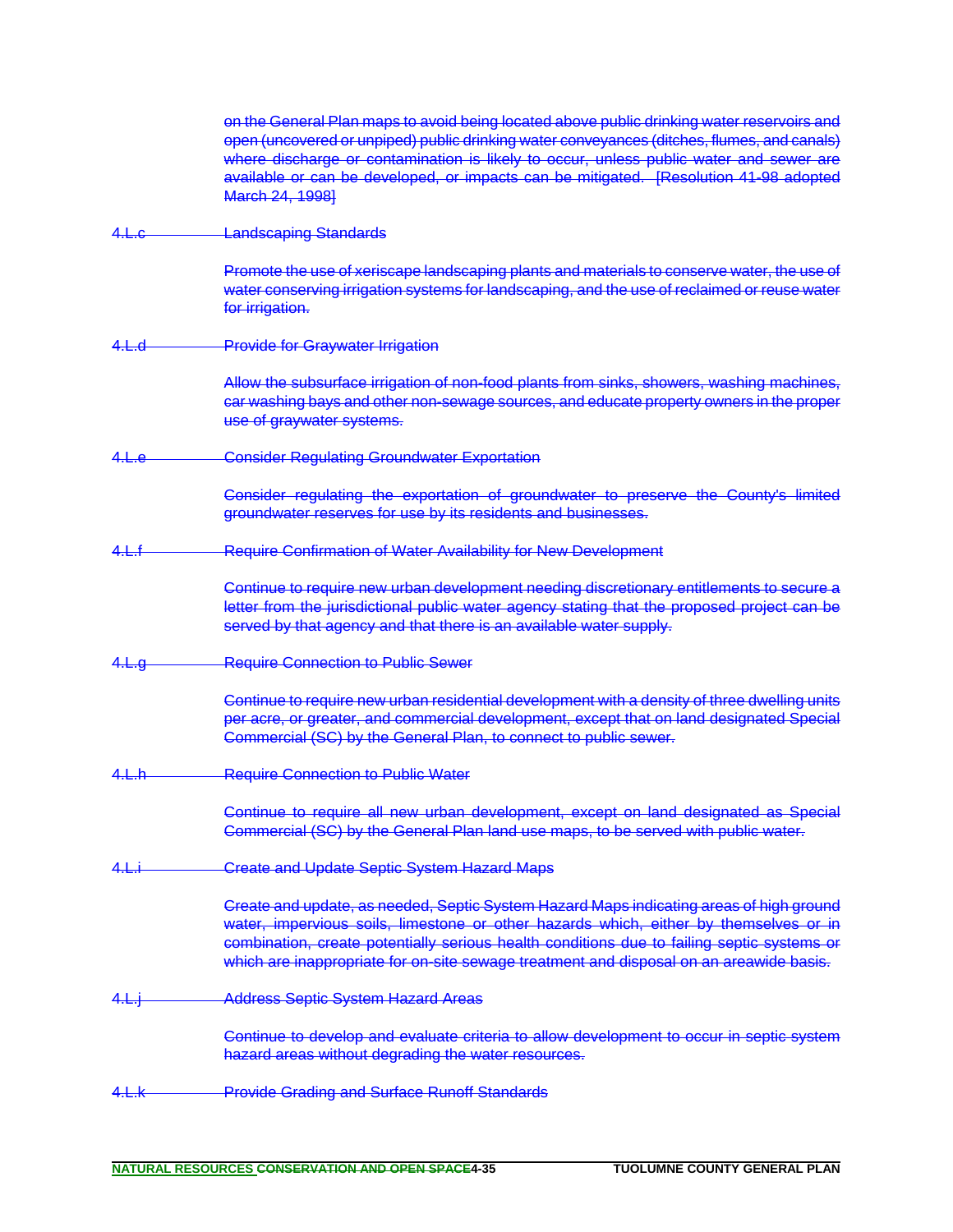Provide grading and surface runoff standards necessary to protect water resources in compliance with State and Federal water quality regulations and with the County's water conservation program referenced in Implementation Program 4.L.a.

4.L.l Expand List of Permitted Uses in Open Space-1 Zoning District

Expand the list of permitted uses in the O-1 (Open Space-1) zoning district in Title 17 of the Tuolumne County Ordinance Code for the conservation and utilization of the County's water resources to include such uses as water monitoring installations excluding wells; improvements to aquatic, plant and wildlife habitat; erosion control projects; and vegetation removal for flood control.

4.L.m Address Water Supply Sources for Anticipated Growth

Continue to coordinate the County's long range land use planning program with local public water agencies to determine that water supplies and delivery systems can meet the demands of the anticipated new development and population growth of the County. Prepare and maintain a water supply and demand chart summarizing projected water needs based on growth projections and anticipated supply levels from the Tuolumne Utilities District, Tuolumne County Water District #1, Groveland Community Services District, Lake Don Pedro Community Services District and other local public water agencies. In accordance with Section 65352.5 of the California Government Code, the General Plan Land Use Diagrams were formulated in coordination with the applicable urban water plans from these agencies and any amendments to those diagrams shall be reviewed in coordination with the respective public water agency serving the parcel or parcels affected by the proposed amendment.

4.L.n Watershed Rehabilitation Projects

Promote the development of plans for watershed rehabilitation projects which provide for such watershed improvements as:

- A reduction in the presence of contaminants in drinking water by addressing the origins of the contaminants, including, to the maximum extent practicable, the specific activities that affect the drinking water supply of a community or communities.
- An increase in the quantity of water available from the watershed.
- The improvement, restoration, or enhancement of fisheries habitat, including riparian habitat, in and along streams and watercourses in the watershed. These projects may address factors which increase sedimentation in streams and watercourses in the watershed.
- The improvement of overall forest health, including the reduction of factors which may contribute to the severity of wildfires in the watershed.
- 4.L.o Formulation of Watershed Rehabilitation Plans

Initiate or assist in the formulation of plans for watershed rehabilitation projects by serving as the coordinating agency for the various stakeholders in such a plan, such as property owners, water agencies, other public agencies, private industry, recreational facility providers and other interested groups and organizations. Provide technical assistance in the development of plans for watershed rehabilitation projects through such means as data sharing.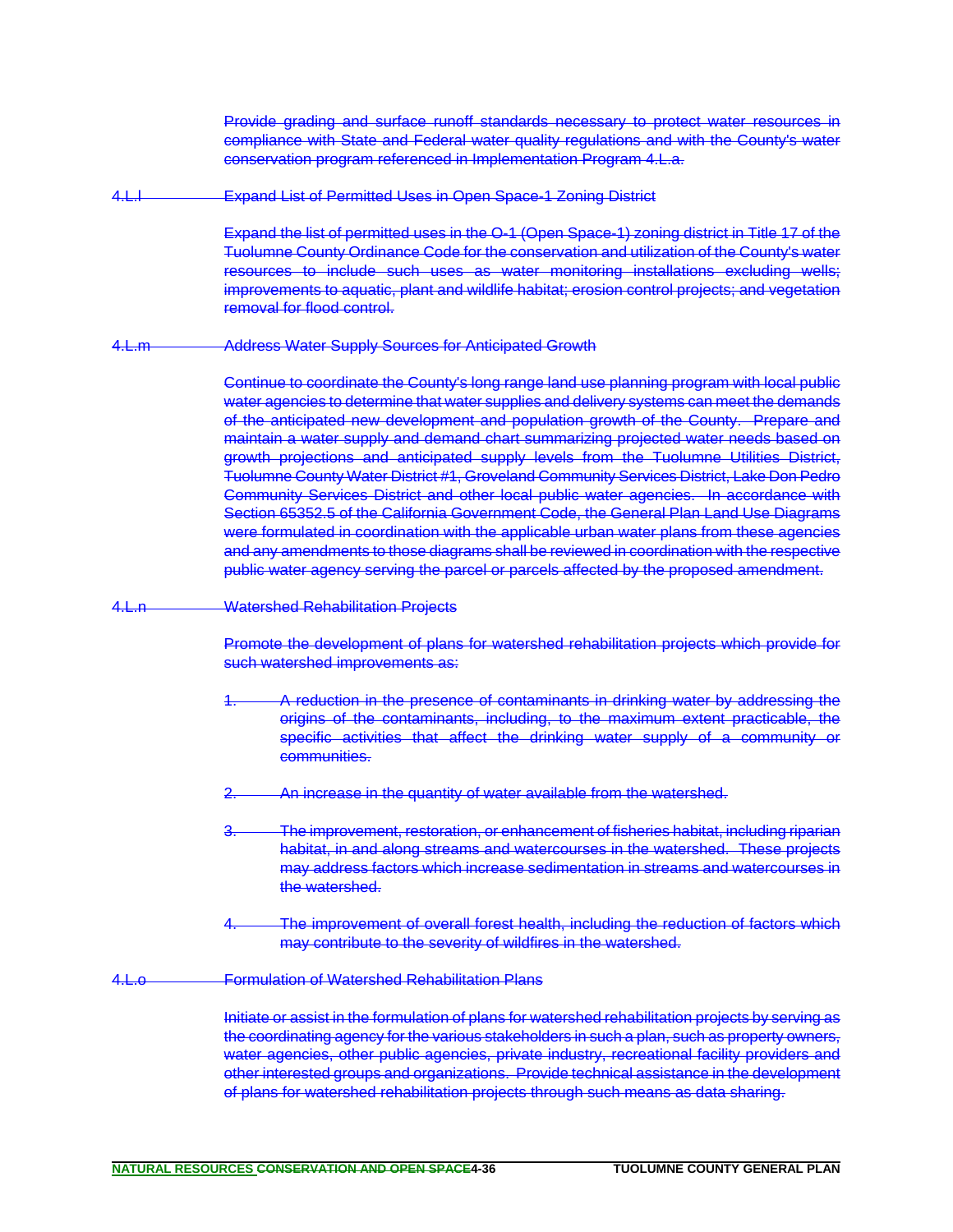#### 4.L.p **Funding for Watershed Improvement**

Submit applications for grants from the CAL-FED and other programs which become available for funding for County initiated or sponsored watershed rehabilitation projects and support the efforts of other public agencies, water agencies, such as the Tuolumne County Water Agency, and other entities in their efforts to seek funding for their respective watershed projects. This support may manifest itself in such ways as adopting a resolution of support or co-sponsoring an application for funding for a watershed project.

4.L.q **Coordination Among Agencies** 

Cooperate and coordinate with Federal, State and local agencies, such as the Tuolumne County Water Agency, in promoting the stewardship of the watersheds within the County. Coordinate with these agencies to avoid duplication of effort and to maximize use of public resources in working towards a common goal of improving the watersheds within Tuolumne County which will, in turn, contribute to the State and Federal objective of providing long-term bay-delta recovery and protection.

#### **GOAL 4.M Conserve public water resource areas with high recreational value for future public use.**

#### **Policies**

- 4.M.1 **Permit recreational uses in flood zones if it can be demonstrated that additional flooding or** hazards will not result.
- 4.M.2 Provide public access to the County's public waterways, lakes and reservoirs in compliance with State statutes while protecting private property rights and maintaining the biological, scenic and historical integrity of these features and lands adjacent to these features.

#### **Implementation Programs**

4.M.a Conditionally Allow Low Impact Recreational Uses Within Open Space Zoned Areas

Continue to conditionally permit, in the O (Open Space) and O-1 (Open Space -1) zoning districts, recreational uses where such uses do not adversely impact water resources, such as beaches, picnic areas, non-motorized pedestrian and equestrian trails and other recreational uses that do not entail the construction of buildings or structures.

4.M.b Develop a Program to Identify and Provide Access to Public Waterways

Develop a program to identify public waterways, lakes and reservoirs that do not already provide reasonable public access, but which are required to provide such access pursuant to State statutes. The program should include provisions for identifying which bodies of water require public access, identification of reasonable access points to these water bodies and procedures for providing such access.

**Responsibility for Programs:** Administration of the Implementation Programs listed in this section is the shared responsibility of the Board of Supervisors, Planning Department, Department of Public Works, Department of Building and Safety and Division of Environmental Health with the Planning Department serving as the primary administrator at the direction of the Board of Supervisors.